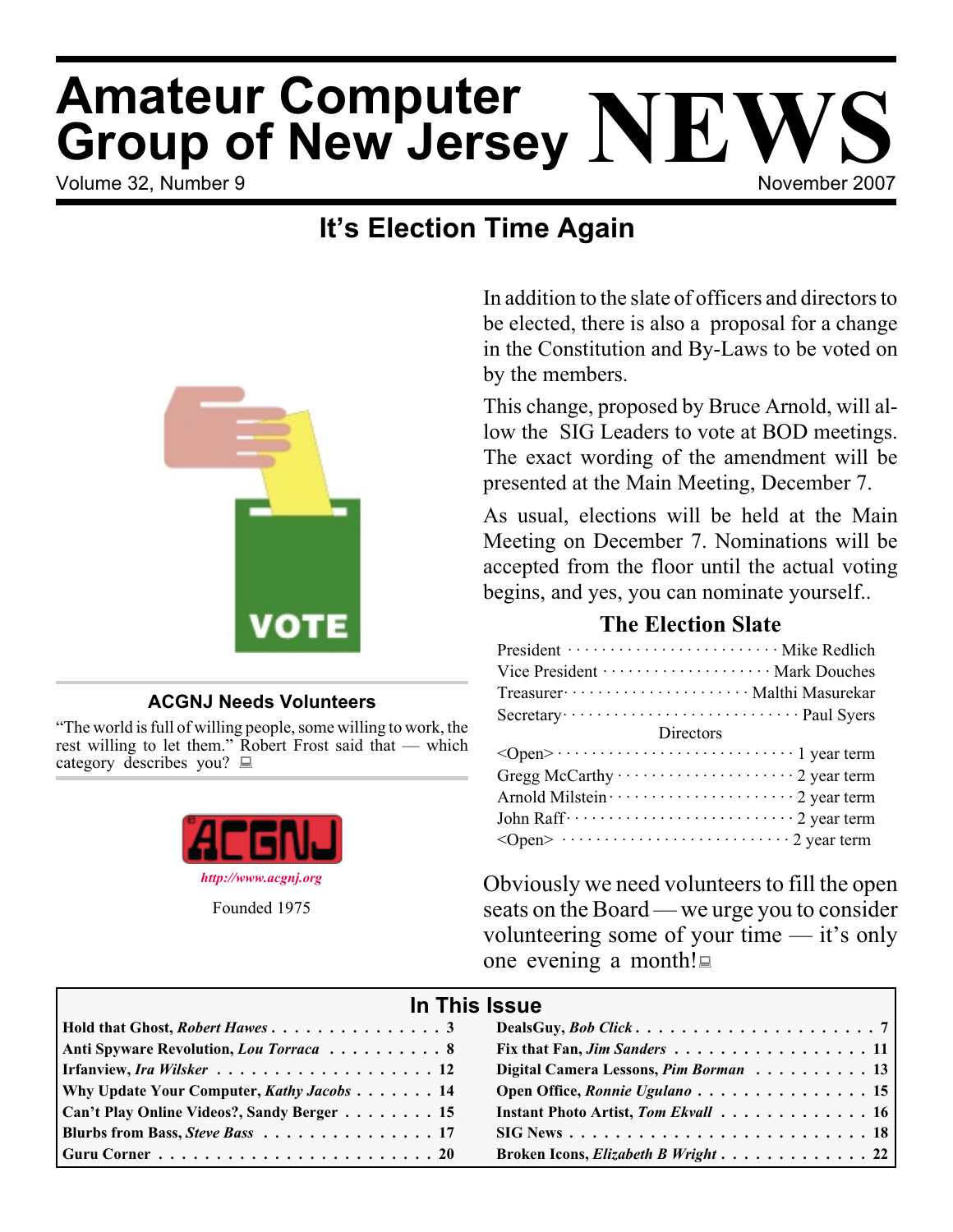## **Officers, Directors and Leaders**

| <b>Officers</b>                |                      |                    | <b>Board of Directors</b>   |                     |                    |
|--------------------------------|----------------------|--------------------|-----------------------------|---------------------|--------------------|
| President                      | Mike Redlich         | $(908)$ 246-0410   | Director Emeritus           | Sol Libes           | $(609)$ 520-9024   |
| Vice President                 | <b>Mark Douches</b>  | (908) 889-2366     | Through 2008                | <b>Bill Farrell</b> | $(732) 572 - 3481$ |
| Treasurer                      | Lela Rames           |                    |                             | David McRichie      |                    |
| Secretary                      | Evan Williams        | $(908)$ 359-8070   |                             | Lenny Thomas        |                    |
| Past President                 | Frank Warren         | (908) 756-7898     |                             | Malthi Masurekar    | $(732)$ 560-1534   |
| <b>Special Interest Groups</b> |                      |                    | Through 2007                | Gregg McCarthy      |                    |
| Net.                           | Manuel J. Goyenechea |                    |                             | Arnold Milstein     | $(908)$ 753-8036   |
| C Languages                    | Bruce Arnold         | $(908)$ 735-7898   |                             | John Raff           | $(973) 560 - 9070$ |
| Firefox Activity               | David McRitchie      |                    |                             | Norm Wiss           |                    |
| Genealogy                      | Frank Warren         | $(908) 756 - 1681$ | <b>Standing Committees</b>  |                     |                    |
| Investing                      | Jim Cooper           |                    | APCUG Rep.                  | Frank Warren        | $(908)$ 756-1681   |
| Java                           | Michael Redlich      | $(908)$ 537-4915   | Facilities                  | John Raff           | $(973)$ 992-9002   |
| Layman's Forum                 | Matthew Skoda        | $(908)$ 359-8842   | Financial                   | <b>Mark Douches</b> | $(908) 889 - 2366$ |
| <b>LUNICS</b>                  | Andreas Meyer        |                    | Historian                   | Lenny Thomas        |                    |
| NJ Gamers                      | Gregg McCarthy       |                    | Membership                  | <b>Mark Douches</b> | $(908) 889 - 2366$ |
| Mobile Devices                 | David Eisen          |                    | Newsletter                  | $-$ open $-$        |                    |
| VBA & Excel                    | James Ditaranto      | (201) 986-1104     | <b>Trenton ComputerFest</b> | Mike Redlich        | (908) 246-0410     |
| Web Dev                        | Evan Williams        | (908) 359-8070     |                             | John Raff           | $(973)$ 992-9002   |
| <b>Window Pains</b>            | John Raff            | $(973) 560 - 9070$ | Vendor Liaison              | <b>Bill Farrell</b> | $(732) 572 - 3481$ |
|                                |                      |                    | Webmaster                   | John Raff           | (973) 992-9002     |
|                                |                      |                    |                             |                     |                    |

## **ACGNJ News**

**Editor**

Barbara DeGroot 145 Gun Club Road Palmerton PA 18071 Tel: (570) 606-3596 bdegroot@ptd.net

## **Associate Editor** Bill Farrell

**Publisher**

(732) 572-3481 *wfarr18124@aol.com*

**ACGNJ News** is published by the Amateur Computer Group of New Jersey, Incorporated (ACGNJ), PO Box 135, Scotch Plains NJ 07076. ACGNJ, a non-profit educational corporation, is an independent computer user group. Opinions expressed<br>herein are solely those of the individual author or editor. This publication is **Copy-**<br>right © 2007 by the Amateur Computer<br>Group of New Jersey, Inc., all rights re-**Group of New Jersey, Inc., all rights re- served. Permission to reprint with ap- propriate credit is hereby given to non-profit organizations.**

**Submissions:** Articles, reviews, cartoons, illustrations. Most common formats are acceptable. Graphics embedded in the docu-<br>ment must also be included as separate files. Fax or mail hard copy and/or disk to editor: OR e-mail to Editor. **Always con**firm. Date review and include name of word processor used, your name, address and phone *and* name, address and phone of manufacturer, if available.

**Tips for reviewers:** Why does anyone need it? Why did you like it or hate it? Ease (or difficulty) of installation, learning and use. Would you pay for it?

**Advertising:** Non-commercial announce- ments from members are free. Commercial ads 15 cents per word, \$5 minimum. Camera ready display ads: Full page (7 x 10 inches) \$150, two-thirds page  $(4\frac{1}{2} \times 10)$  \$115, half-page \$85, one-third \$57, quarter \$50, eighth \$30. Discount 10% on 3 or more con- secutive insertions. Enclose payment.

**Publication Exchange:** Other computer user groups are invited to send a subscription to ACGNJ at the address below. We will re- spond in kind.

**Address Changes** should be directed to Martin Rosenblum (*m.rosenblum@ieee.org*) and/or to his attention at ACGNJ at the ad- dress below.

**Membership**, including subscription: 1 year \$25, 2 years \$40, 3 years \$55. Student or Senior Citizen (over 65): 1 year \$20, 3 years \$45. Family of member, without subscription, \$10 per year. Send name, address and payment to ACGNJ, PO Box 135, Scotch Plains NJ 07076.

**Typographic Note**: The ACGNJ News is produced using Corel Ventura 5. Font fami- lies used are Times New Roman (TT) for body text, Arial (TT) for headlines.

## **E-Mail Addresses**

Here are the e-mail addresses of ACGNJ Officers, Directors and SIG Leaders (and the Newsletter Editor). This list is also at (*<http://www.acgnj.org/officers.html>*).

| <b>Bruce Arnold</b>  | $\text{barnold}(a)$ ieee.org                  |
|----------------------|-----------------------------------------------|
| <b>Bill Brown</b>    | onlineauction@acgnj.org                       |
| Jim Cooper           | jim@thecoopers.org                            |
| Barbara DeGroot      | bdegroot@ptd.net                              |
| Mark Douches         | pcproblems@pobox.com                          |
| David Eisen          | ultradave@gmail.com                           |
| <b>Bill Farrell</b>  | wfarr18124@aol.com                            |
| Manuel Goyenechea    | Goya@acgnjdotnetsig.org                       |
| Sol Libes            | sol@libes.com                                 |
| Malthi Masurekar     | masureka@umdnj.edu                            |
| Gregg McCarthy       | greggmc@optonline.net                         |
| David McRichie       | dmcritchie@hotmail.com                        |
| Andreas Meyer        | lunics@acgnj.org                              |
| Arnold Milstein      | mrflark@yahoo.com                             |
| John Raff            | john@jraff.com                                |
| Lela Rames           | lrames@att.net                                |
| Mike Redlich         | mike@redlich.net                              |
| Matt Skoda           | som359@aol.com                                |
| Keith Sproul         | ksproul@noc.rutgers.edu                       |
| Lenny Thomas         | lennythomas@technologist.com                  |
| <b>Scott Vincent</b> | scottvin@optonline.net                        |
| Frank Warren         | kb4cyc@webwarren.com                          |
|                      | Evan Williams tech@evanwilliamsconsulting.com |
| Norm Wiss            | cut.up@verizon.net                            |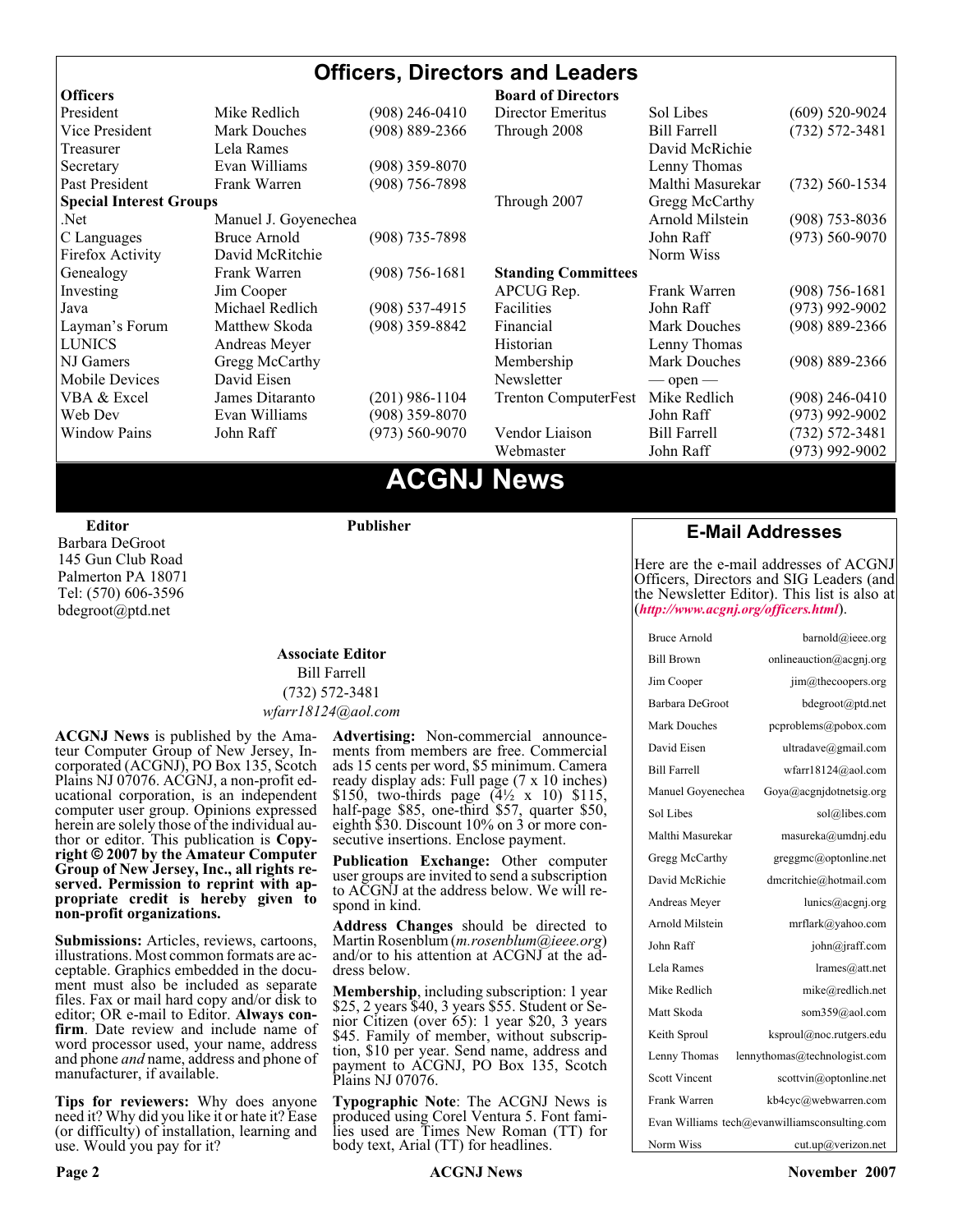## **Hold That Ghost**

*Robert Hawes (r.d.hawes@hotmail.com), ACGNJ*

That would be the computer program, not the supernatural being. I "borrowed" this article's title from a 1941 Abbott and Costello film that I saw over and over again as a kid, on "Million Dollar Movie". (Anyone else out there remember it?). Usually, when I make a pun on somebody else's title, I change the words in a (hopefully) funny way. This time, the words are the same but the joke is in the two different ways that I interpret them. First: I really did it. I ran out of space last month, so I had to hold Ghost over until now. Second: It's a losing battle. In the long run, I *won't* be able to hold on to Ghost.

As I explained in our September issue, I actually started writing this material in late June, but ran into problems and wound up postponing it until November (skipping both September and October). Originally, this article (under a title I'll probably use next month) started with some Linux-based experiments. Then, it went on to other topics (which I'll probably also use next month). Now, the Ghost-related material that I couldn't print last month fits together with that Linux material quite nicely. So I wound up with a better article here, I got to use a silly title, and I still have enough text left to cover December. Talk about a win-win-win situation.

Of course, the Ghost I'm referring to makes images of computer hard disks. I bought my first software of this type in the mid-nineties. That was Drive Image, produced by the late, great PowerQuest Corporation. A while later, I heard some interesting things about a rival program called Ghost, made by a company named Binary Research; but I didn't try it. Then, in 2000, I switched jobs; and my new employer used Ghost *a lot*. To maintain home-to-office consistency, I got a copy of my own (now from Symantec and called Norton Ghost). I've upgraded several times since then, but I *won't* be doing it again. In 2004, with version 9, Symantec converted Ghost to XP-only. Apparently, they're now up to version 12, but *I don't care*. I'm only interested in a version that will run under DOS. So first, we'll look at how FreeDOS 1.0 (or FD10) could be used to improve my current Ghost boot floppy. Then, using Ghost as the standard for comparison, we'll look at two possible Linux CD-booted *replacements* for Ghost.

Before that, though, we need a quick floppy boot disk operating system refresher course, mostly cribbed from my previous article *Requiem for a Floppy, Part Two* (June, 2006):

• In 1988, the three MS-DOS 3.30A system files (IO.SYS, MSDOS.SYS and COMMAND.COM) took up just 76 KB, leaving **93.5%** of a 5¼ inch, 1.2 MB HD (High Density) boot floppy (or **94.6%** of a 3½ inch, 1.44 MB HD boot floppy) free for programs or data the user might want to add.

• The three MS-DOS 5 (1991) system files took up 116 KB, leaving **91.8%** of a 1.44 MB boot floppy free.

• The three MS-DOS 6.22 (1994) system files took up 130 KB, leaving **90.8%** of a 1.44 MB floppy free.

• Turning to non-MS operating systems: In 1997, the three Caldera OpenDOS 7.01 files (IBMBIO.COM, IBMDOS.COM and COMMAND.COM) took up 111 KB, leaving **92.2%** of a 1.44 MB boot floppy free.

• Those files in DR-DOS 7.05 (7/2000) took up 112.4 KB, leaving **91.4%** of a 1.44 MB boot floppy free.

• Those files in PC-DOS 7.1 (11/2000) took up 136.7 KB, leaving **90.4%** of a 1.44 MB boot floppy free.

• From 1995 to 1999, the MS-DOS 7 system files (IO.SYS, MSDOS.SYS and COMMAND.COM again) gobbled up 301 KB, leaving only **78.8%** of a 1.44 MB HD boot floppy free. That's because the geniuses at Microsoft added a  $127$  KB picture of their "curvy window" logo to IO.SYS. That works out to 3% of the disk lost to upgrade bloat, and **9%** gratuitously wasted on eye candy. MS-DOS 7 is the true name of the DOS version released with all versions of Windows 95 and 98. If you scan any 95/98 COMMAND.COM (counting Y2K upgrades, there were at least **six** variations) with a binary editor and look for text messages, you'll find; "MS-DOS Version 7 (C) Copyright 1981-1995 Microsoft Corp" near the end. As far as I know, these hidden messages (**exactly** the same, even for 98 and Y2K releases) are the only places where Microsoft ever admitted to the existence of MS-DOS 7.

• In 2000, the three MS-DOS 8 system files took up just 204.9 KB, leaving **85.6%** of a 1.44 MB HD boot floppy free. That's because they got rid of the picture, thus restoring 7.3% of the 9% disk space previously wasted, while losing just  $1.7\%$  to evolutionary bloat. This give-back of 96.1 KB additional free disk space caused me to quickly convert **all** of my boot floppies. MS-DOS 8 is the true name of the operating system installed on the Windows ME "Emergency Boot Disk", and on the lame, almost-completely-useless "MS-DOS startup disk" that came with XP. If you scan either's copy of COMMAND.COM (they're identical) with a binary editor for text messages, you'll find; "MS-DOS Version 8 (C) Copyright 1981-1999 Microsoft Corp" near the end of the file. As far as I know, **this** message is the only place where Microsoft ever admitted to the existence of MS-DOS 8.

• In 2004, the two FreeDOS Beta 9 system files (KERNEL.SYS and COMMAND.COM) took up just 137.8 KB, leaving **90.3%** of a 1.44 MB boot floppy free. (That's **0.5%** less free disk space than MS-DOS 6.22, **11.5%** more free space than MS-DOS 7 and **4.7%** more free space than MS-DOS 8).

• In 2006, the two FreeDOS 1.0 system files took up only 110 KB, leaving **92.3%**of a 1.44 MB boot floppy free. That was better than anything since MS-DOS 3.30A.

I created my existing Ghost 2002 boot floppy in 2002, and tweaked it slightly in 2005. That's also when I decided **not** to "upgrade" to Ghost 2003. I found two very big (in my opinion, anyway) deficiencies in the DOS version of Ghost 2003, compared to only one so-so (and easily work-around-able) advantage it had over Ghost 2002. Ultimately, though, my decision was based on the size of the newer executable file. At .98 MB, it was 379 KB bigger than Ghost 2002. Add the 206 KB MS-DOS 8 operating system files, and it came to 1.18 MB. Add drivers for CD/DVD, Parallel Port and USB access

*Continued*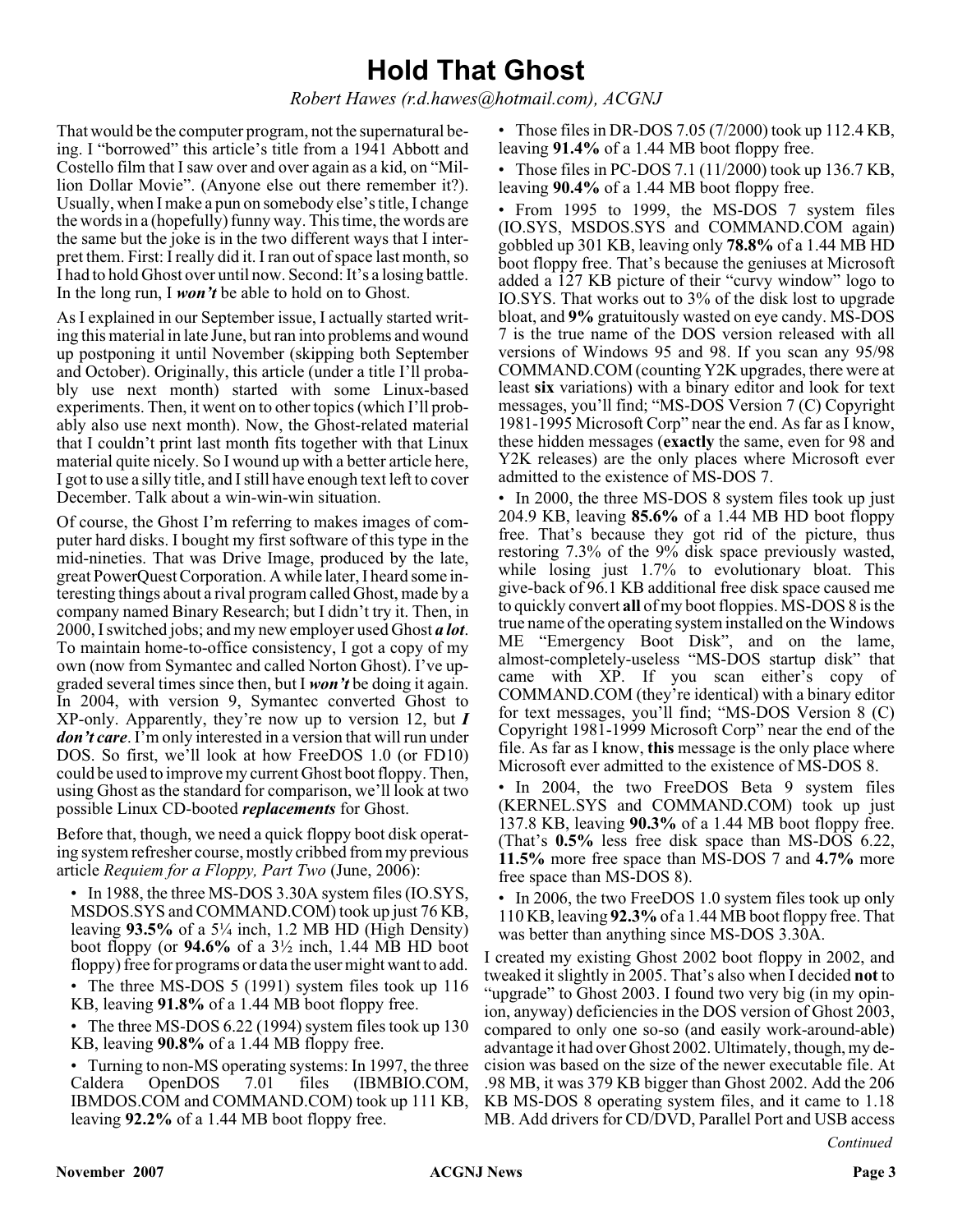## **Hold that Ghost***continued*

(313 KB), and it came to 1.49 MB, exceeding the 1.44 MB floppy disk capacity (which is, in fact, *really* only 1.37 MB) without adding the mouse driver (37 KB) or any of the necessary batch files and auxiliary programs. Re-created in its entirety, but using Ghost 2003, a new boot disk would have been 354 KB too big to fit on a 1.44 MB floppy. Sacrificing everything that wasn't absolutely essential for minimally acceptable operation, it would still have been 193 KB too big. That left me with four choices: use compression, use a bigger disk, use *two* 1.44 MB disks, or (of course) don't use it at all.

First, I tried some compression experiments. The Ghost 2003 DOS executable file was probably manufactured with some form of internal compression built-in, because it could hardly be shrunk at all. No combination of the other files I tried could be compressed anywhere even close to meeting that minimal 193 KB requirement (and that wasn't even counting the size of the decompression software I'd have needed to add to make such a disk work). So much for compression. Second, I thought about using a bigger disk. At one time, that would have been a viable option. Some of you young whippersnappers might not know this, but there used to be 2.88 MB floppies. Somewhere in one of my piles of stuff, I've got one of those drives, and five (count 'em, five) disks. While I wouldn't want to pin all my back-up hopes on one drive (what if it went bad?), my Nero CD/DVD creation program can use the image of a 2.88 MB disk to make a bootable CD, which they say will work on any computer. However, that wouldn't have given me a boot *floppy*, so I put that idea "on the back burner". Third, I considered using two disks; but that just wasn't an elegant solution, so I tabled that notion as well. That left option four: reject Ghost 2003. Which I did.

For this article, with a new operating system available, I took another look at Ghost 2003. The FreeDOS 1.0 system files take up 94.9 KB less than the MS-DOS 8 system files. That's a significant reduction, but not nearly enough to overturn Ghost 2003's 379 KB surplus. Even considering compression, it's closer, but still "no cigar". The bigger disk option is still workable, even without using a 2.88 MB floppy. For no other reason I can think of except pure malice, Microsoft purposely made it so you can't boot a hard disk from MS-DOS 8. FreeDOS, however, was actually designed for hard disks and embedded systems. They hardly mention floppy disks at all. A few years ago, as an experiment, I made a CD that could boot from the image of a 6 MB MS-DOS 6.22 hard disk. A similarly sized FreeDOS 1.0 hard disk boot image could combine everything I would ever want to do from a DOS boot disk into a single source. Such a consolidation might make up for the fact that it wasn't on a floppy. I think I may actually try this one day (and I'll probably write it up here if I do), but *not today*. So for now, Ghost 2003 stays rejected.

Sometimes I think I can feel myself getting older. For example, I used to love taking things apart to see how they worked. Not so much any more. Part of this can be ascribed to the incontrovertible fact that less stuff is take-apart-able these days. In the "good old days", just about everything was designed to be repaired if necessary. That's definitely not the case anymore. In the early seventies, when I got my first

electronic calculator, I remember being shocked that the manufacturer didn't even *try* to fix a unit that was returned for service. They just trashed it and sent out a new one. Now, thirty-five or so years later, this business model seems to have spread all over. With it comes an inevitable decrease in quality. Things that are never intended to be repaired can be made *a lot* more flimsy to begin with. Unfortunately, I can't blame it all on shoddy merchandise. Some of it is me. I'm just not as adventurous as I used to be. More and more, I find myself subscribing to the "if it ain't broke, don't fix it" philosophy. In addition, procrastination has become one of my favorite hobbies. Right now, I'm telling myself that I probably *will* create that small FreeDOS hard disk someday; and when I do, *that* will be the time do all the tedious and repetitive testing required to insure that the CD/DVD, Parallel Port and USB drivers still work correctly under FreeDOS 1.0. At this time, I should confine myself to fixing what's actually broken.

So what exactly is broken on my Ghost boot floppy? Not the drivers, or Ghost itself, or most of the few auxiliary DOS programs. All in all, I put together a pretty good package back in 2002. Those tweaks I made in 2005 *only* involved minor edits to some of the batch files. In five years of frequent operation, I've never had any driver trouble. My policy is to keep operating system partitions lean, mean, and as data free as possible, and I use Ghost to back up individual partitions rather than entire hard disks. Therefore, I probably won't hit Ghost 2002's capacity limit (whatever it may be) while I can still use this boot floppy at all. My problem is with FDISK. It's the only auxiliary program on the disk that I actually use a lot, and the one tool that I *do* use to examine entire hard disks, and it doesn't handle disks larger than 80 GB. (It looks to me as if it *can* still read the information, but it can't properly display it). If only I could just replace FDISK.

Well, maybe I can. I've always thought that there was no purely technical reason for the "Incorrect MS-DOS version" message you get if you accidentally mix components from different MS-DOS releases. After all, they're just computer programs, not integral parts of some mystical whole. It seemed much more likely to be a malicious "self-destruct" lock-in mechanism on Microsoft's part. Maybe FreeDOS, being a free and open source project, doesn't have such paranoid design underpinnings. So I replaced the MS-DOS 8 FDISK with the newer FreeDOS 1.0 FDISK, and it worked *just fine*. That one small replacement gave my (still mostly) MS-DOS 8 Ghost boot floppy a whole new lease on life.

*Continued* While I was at it, though, I made one further change. The maximum size file that Ghost can produce is 2 GB. When creating an image larger than that, Ghost will split it up into 2 GB chunks. There's no way to get around this size limit, and that's actually a *good* thing; but there *is* a way to set the limit smaller. When I created my original Ghost boot disk back in 2000, I only had a CD burner. So I created a batch file called SPLIT.BAT. If I entered SPLIT rather than GHOST at the command line, Ghost would still run, but only after it was set to create its output files in 690 MB increments. That way, each image segment could be written to its own CD, and there was still a little bit of room left on each individual CD for any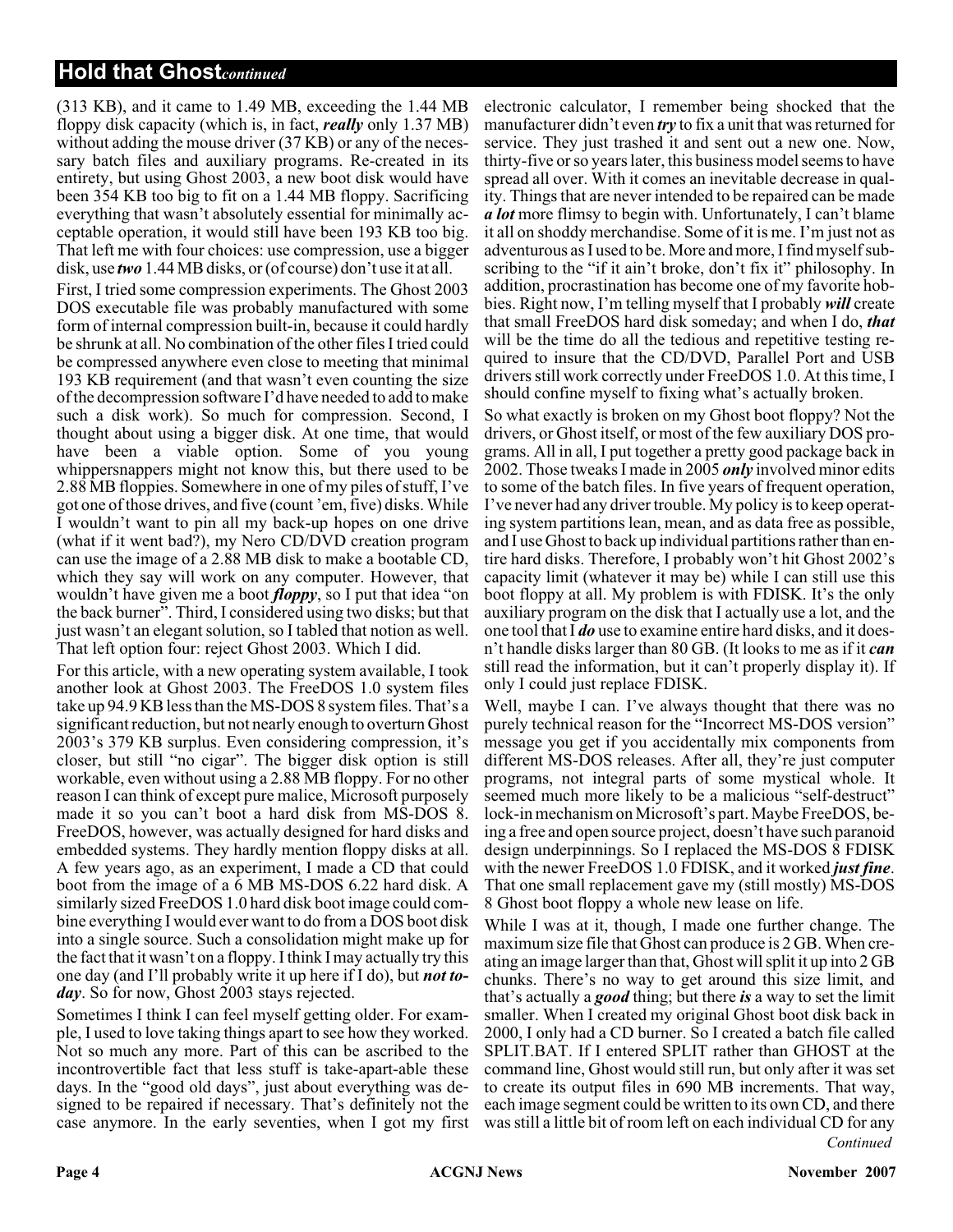## **Hold that Ghost***continued*

"overhead" files I might want to add. (While I haven't used SPLIT.BAT in quite a while, I'm leaving it in just-in-case). Now, however, I've got a different "size problem". Writing a very large image divided into 2 GB sections to multiple DVDs wastes over 400 MB on each disk. That really bothers my parsimonious nature. Therefore, I've created a batch file called DVD.BAT. If I enter DVD at the command line, Ghost will produce its output files in 1,493 MB chunks. Since the true capacity of a "4.7 GB" DVD is actually 4,483 MB for DVD+R disks and 4,489 MB for DVD-R disks, *three* of these new image segments (at 4,479 MB total) will fit on either type disk, with a tiny bit of free space left over.

That takes care of Ghost. Amazingly, I wound up not making a completely new FreeDOS based Ghost boot floppy, and it *still* took me over 2,500 words to get to this point. Imagine where we'd be if I *hadn't* avoided all that work. Now we come to Linux. On July 6, 2007 I downloaded two ISO CD images from the Internet. One was gparted - clonezilla - 2.0.iso (a combination CD containing Gparted - livecd - 0.3.4-8 and Clonezilla 1.0.3-18). The other was systemrescuecd - x86-0.3.6.iso, an "emergency repair" CD containing PartImage 0.6.4. I ran tests using Clonezilla and PartImage, and neither did well. So I gave up for the moment and went on to other things. One of the reasons I had so much trouble is that I performed my first set of experiments on the *wrong* subject. I had a computer with a C: drive that was due for a Ghost backup. So I thought; "Why don't I do a real-world test, using an actual computer that's in use every day?" As it turned out, that was a *big* mistake. Rather than list my failures now, I'll save the details for later on.

Both CDs I tested in July are totally out of date now, so I got new versions on October 9, 2007, and wrote each ISO CD image to its own CD-RW disk. I had to download clonezilla-live-1.0.5-8.iso from the Clonezilla web site instead, because the Gparted/Clonezilla combination CD site seemed to be broken. (I don't remember having any trouble in July, but this time, nothing on the screen made any sense). I had no problems getting systemrescuecd-x86-0.4.0.iso (containing PartImage 0.6.6). My experimental subject this time was very simple: a 2.5 GB IDE hard disk containing a single FAT32 partition with Windows 98 SE installed. I don't remember running that particular hard disk for several years, so I started it up once now to make sure that it still booted properly. The plan was to back up that subject two or three times with each program (using all available compression settings), write the images to a DVD-RW disk, and then restore each image from that DVD to an empty 6 GB hard disk.

My test computer was the same AMD Athlon 1.7 GB system I used in previous articles. The primary master (hda) was either the 2.5 GB subject disk or the 6 GB target disk. The primary slave (hdb) was a CD/DVD reader that ran whatever boot CD was required. The secondary master (hdc) was a 40 GB hard disk that was the destination for the newly created images. The secondary slave (hdd) was a DVD-RW drive. After all the image files had been created, hdd would be used to burn those files from hdc onto the data DVD-RW disk. Then, hdc would be physically removed from the computer (so files read by

hdd from the data DVD would be the *only* possible source for the restoration procedures). First, though, I booted the computer from my revitalized Ghost floppy and backed up the subject hard disk twice for reference. (Once using "fast" compression and once using "high" compression). Then, I re-booted from the Clonezilla CD. Here's what happened after that:

The GParted/Clonezilla live CD from July had an opening screen featuring *twelve* GParted boot options, five Clonezilla boot options, and seven hard disk boot options. Back then, I chose "Clonezilla live 1.0.3-18", the first Clonezilla option. The new Clonezilla 1.0.5.8 live CD has four Clonezilla boot options, plus a local hard disk boot option, a memory test option, a FreeDOS boot option, and an Ethernet network boot option. This time, I chose "Clonezilla live" (the default). After that, the CD booted for about two minutes before offering a choice of two languages: English or Traditional Chinese. I chose English (the default).

Next came a screen with four keymap options. I chose "Don't touch keymap" (the default). Then came a Clonezilla/command line selection screen. I chose "Start Clonezilla" (the default). Then came a source/destination screen with two options. I chose "device-image" (the default). Then came a mount selection screen offering six options. I chose "Mount local device" (again the default). Then came a partition selection screen, offering two choices: hda1 (the first and only partition on hda) or hdc1 (the first and only partition on hdc). I chose hdc1 (*not* the default). With that, the system automatically mounted /dev/hdc1 as /home/partimag. (That's the *only* partition that Clonezilla will work with). Then came a mode selection screen offering five options. I chose the default once again: "savedisk" (meaning save the entire hard disk). Then came a "Clonezilla advanced extra parameters" screen containing multiple options, about half of which were pre-selected. I accepted them unchanged. Finally, a screen came up offering four levels of compression. I didn't bother with –z0 (none), but I re-ran the entire program three times from start to finish, once each for –z1 (gzip), -z2 (bzip2), and –z3 (lzo). Creating an image using lzo compression took just over two minutes, gzip took about four minutes, and bzip2 took over *twenty-two* minutes. Clonezilla automatically generated names for the images, based on the dates and times of creation. I could have replaced them with my own filenames if I'd wanted to, but I didn't. All three images were created without any problems.

System Rescue CD took about a minute and a half to boot, with only one pause to select a keymap (I chose the default). It ends up at a command prompt, after having displayed about half a screen full of useful instructions and suggestions. I entered the following commands there:

mkdir /mnt/hd1 mount /dev/hdc1 /mnt/hd1 startx

*Continued* The first command created a directory named /mnt/hd1. The second mounted hdc1 as that directory. The third started the X.org graphical environment. In the resulting desktop, I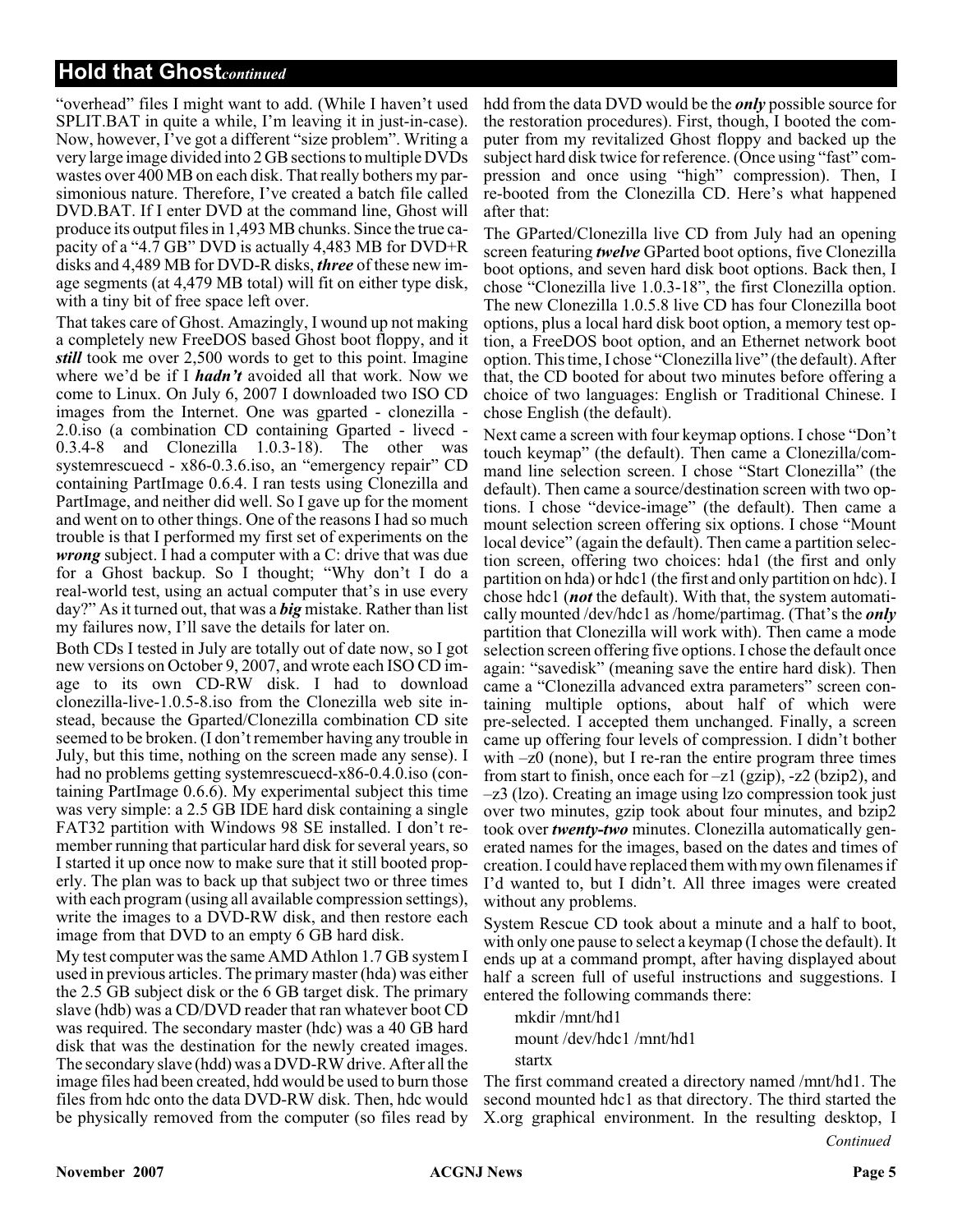## **Hold that Ghost***continued*

moved the mouse pointer to a blank area of the screen, right clicked to get the "Applications" drop-down menu, then clicked on the Partimage entry. That opened Partition Image 0.6.6 in an xterm window. It's slightly confusing, because the mouse pointer stays visible if you move it around inside that window. It looks as if you can make your selections with the mouse, but you can click all you want. Nothing will happen, because the program itself is *not* mouse aware. You have to navigate from the keyboard, using the Tab and arrow keys.

On the first screen, I selected "hda1" as the "Partition to save/restore". I typed in "/mnt/hd1/pitest11" as the "Image file to create/use", and I selected "Save partition into a new image file" as the "Action to be done". Then I pressed F5 (Next). On the second screen, there were three options under "Compression level": None, Gzip and Bzip2. The first time through, I selected Gzip and pressed F5 (Continue). Then, I did it all over again for Bzip2. I didn't bother with None. Gzip took about five minutes; Bzip2 took over *twenty-three* minutes. Both images were created without any problems.

Now, let's compare sizes. Using fast compression, Ghost produced a 792 MB image file. Using lzo compression, Clonezilla produced a 788 MB file. Pretty close. Using gzip compression, Clonezilla and PartImage each produced 703 MB files. (The PartImage file is actually 175 KB larger). Using high compression, Ghost produced a 686 MB image file. Using bzip2 compression, Clonezilla and PartImage each produced 688 MB files. (The PartImage file is actually 4.9 KB larger). In its XP-only version 9, Ghost added a "middle" compression speed. From these figures, it was probably based on gzip.

To restore a Clonezilla image from my data DVD, I had to go "off the road" at one point. I went with the defaults on the first four screens. However, on the fifth screen (mount selection), instead of the default "Mount local device" (which only recognizes hard disk partitions), I had to select "enter\_shell" (exit to the command line) and enter the following command:

#### mount /dev/hdd /home/partimag

(I didn't need to run mkdir first because the program still created the /home/partimag directory automatically). After I ran that command, I got a bunch of ominous looking messages; but when I ran the ls /home/partimag command, I saw the contents of my data DVD, so it did, in fact, mount the DVD-RW drive correctly. Then I typed exit to return to the regular screen sequence. In the mode selection screen, I chose restoredisk instead of savedisk, and then accepted the pre-set "advanced extra parameters" again. In the next screen, I chose one of my three Clonezilla images. Finally, I got a target screen with only hda1 listed (as it should be). The restoration took about seven minutes. Unfortunately, the resultant hard disk wouldn't boot. FDISK /MBR didn't help. (Not the new FreeDOS 1.0 version, or the old MS-DOS 8 version). Finally, in desperation, I resized the partition with the DOS version of Partition Magic 8. At last, Windows 98 SE booted correctly.

To restore a PartImage image, I just had to do a few small things differently. At the post-boot command prompt, I entered the same three commands, except that I substituted hdd for hdc1 in the second line. Then, under "Action to be

done", I selected "Restore partition from an image file" instead of "Save partition into a new image file". The restoration took about five minutes. Unfortunately, this resultant hard disk wouldn't boot either. Right away, I resized it with Partition Magic 8, and then it worked.

So: Two more failures. Fixable minor failures, but they're failures nonetheless. My failures in July all happened during restoration, too. As I said earlier, I picked the wrong subject. It was a 20 GB NTFS partition, containing a Windows XP boot installation with about 7 GB of files. That gave me two problems with Clonezilla. First, Clonezilla doesn't back up NTFS partitions itself. It calls another program called ntfsclone. So I wasn't actually testing Clonezilla at all. Second, even with the highest compression, the files that made up the multi-segment images produced by both Clonezilla and PartImage were just too big to fit on a single DVD. Each needed two DVD-RW disks. Clonezilla bombed with a totally *un*informative error message about two-thirds of the way through. In my estimation, that's just about when the DVDs would have needed to be swapped. I couldn't even get PartImage to *start* a restoration. It kept bombing with overlapping (and thus incomprehensible) error messages every time I tried.

This time, I actually re-booted both CDs and restored all five test images, with the same resulting hard disk boot problem each time (which Partition Magic always fixed). In between those restorations, I used Ghost to restore the image of a 3 GB NTFS partition containing Windows XP to the target (to wipe out any possibility of lingering Windows 98 file traces). I booted XP once each time, just to verify that the target hard disk was bootable before I overwrote it again.

You may remember from my dual-boot tests earlier this year that Partition Magic *couldn't*fix any of the partition errors encountered then (while Linux-booted Gparted could). Whatever this error is, and whether it's caused by each program coincidentally, or by Linux itself, it's simple enough that Partition Magic *can* fix it this time.

In conclusion: Right now, neither Clonezilla nor PartImage is "ready for prime time". Hopefully, one of them will have graduated before Ghost for DOS finally bites the dust.

### **Appendix I: Trivia Questions:**

Last month, I decided to take what seemed almost certainly the only chance I'd ever get to see my silly Vampire Stooge names (Moe-cula, Larsferatu and Curly Vlad) in print. (Hah! Got 'em in again. That's twice now). Having invoked the spirits of those eternal knuckleheads, there's one more thing I can do with them. Here's a slightly modified version of a trivia question that I originally thought up about thirteen years ago:

What are the eight names of the six "Three Stooges"?

*Of course* it's a trick question; but part of the puzzle is figuring out exactly what the trick is. Here's another:

Were there ever Four Stooges?

I'll unveil the answers next month. See you then.  $\Box$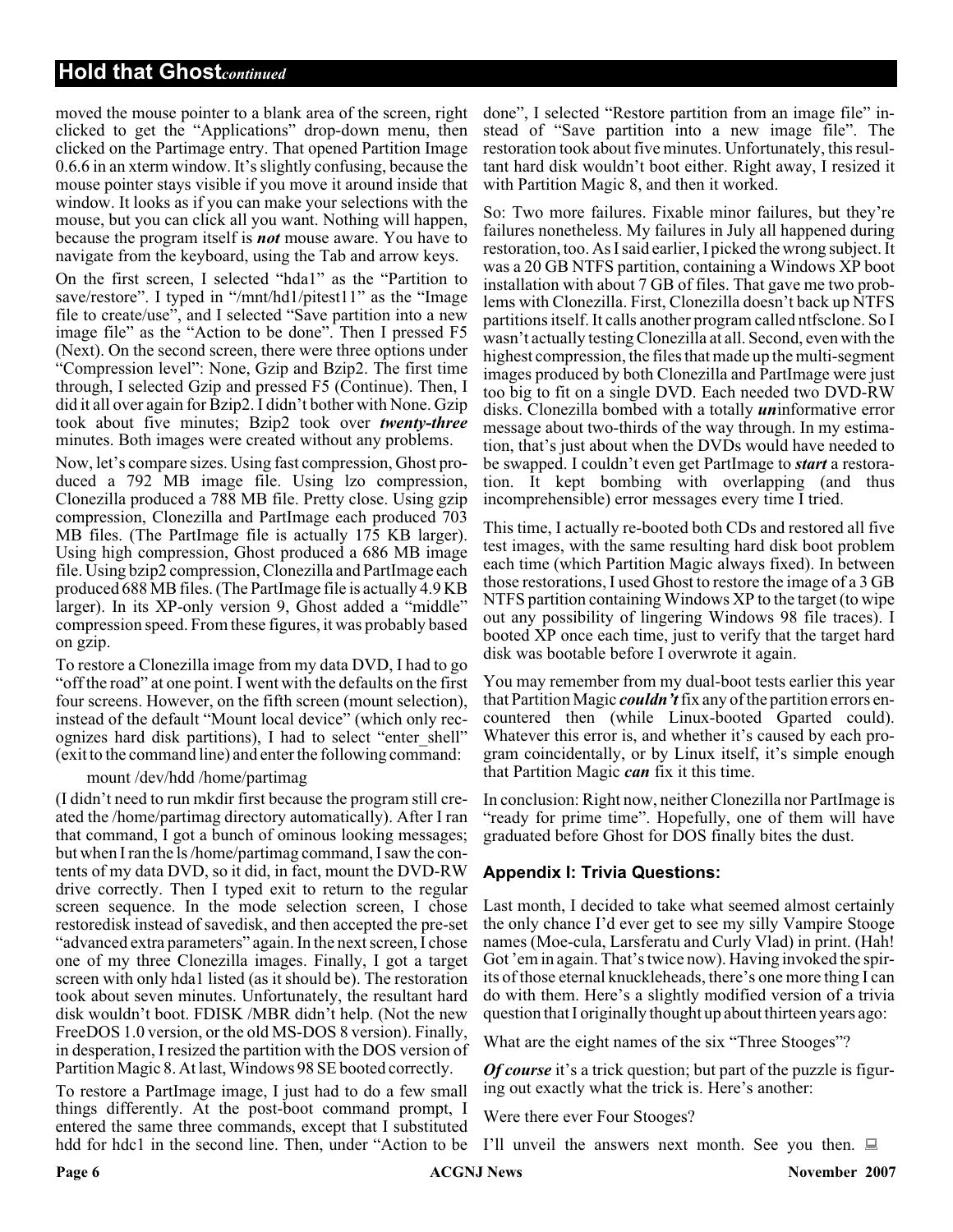## **From The DealsGuy**

*Bob (The Cheapskate) Click (bobclick@mindspring.com), Greater Orlando Computer Users Group.*

Thanks for all your messages about my well-being. Because of somewhat nagging pains in my chest I was very worried that night and decided to send the column out early, just in case. Seven years ago, the doctors told me to get my final affairs in order because of all the artery blockages, but I believe my frequent walks have prevented my wife from spending my insurance money so far. Problem is, I can't walk much right now because of a bone spur. A few editors welcomed the column being early, but I don't usually accomplish that.

## **\*Check This Out!**

Macon Users Group *<http://www.maconusersgroup.org>* has an excellent newsletter (MUG Monitor) and their president is one of my favorite writers. Louis Vitale has written "Lou's Views" for ages and he is my kind of writer because he tells it like it is and minces no words. In their August issue, he wrote about the data mining capabilities of Vista, and mentions his source for the information. I never miss reading his monthly column and can't remember ever disagreeing with his view, just cheering for him. I have that article posted on my Web site for your perusal. *[www.dealsguy.com/Articles\\_column.html](http://www.dealsguy.com/Articles_column.html)*

## **\*A New APCUG Event In The East**

I read that APCUG is considering an eastern event because many eastern members don't want to travel to Las Vegas. That's a great idea, but finding a suitable show to coincide with it and help entice attendees could be a challenge. I liked the event tied to PC Expo a few years ago, but it didn't last. The expensive hotel was one problem. Conflicting views on how to run it also created hurdles. I especially liked the leisurely way they met for the meals though.

There are lots of computer-oriented shows in the east, but nothing as immense as CES. Microsoft has had a large show in Orlando during June the last few years that brings in a lot of big name vendors. The Photo Marketing Assn. (PMA) show that used to be in Orlando would have been excellent, but it moved this year, as has the Home Electronics Show, which would have been smaller, but an interesting one. Finding the right show might be tough. I don't agree that the show must be computer oriented. I have worked plenty of shows that were just as interesting, but most trade shows move around.

Timing also complicates it, but some feel that without a good show it might not attract enough attendees. How about using a cheaper hotel and meeting place, and inviting vendors without making them buy a meal and spend a fortune for the booth, which might bring in more of them if they had a reasonable attendance to talk to. Their absence proves they don't want the expense of the meals. Catered meals are very expensive and attendees should pay for their own meals. Attendees can get their favorite food at a modest price close by or maybe box lunches could be brought in for lunch. Roundtables done by vendors are popular. These ideas might not work well either, but it has never been tried because it is assumed that we are so cheap that we won't show up without free meals. I disagree and overly frugal attendees don't help any event. We don't ask vendors to buy anything when they present at our UG meetings so why do it at our APCUG and regional gatherings. The regional events have only a few vendors, but most are only a two-day event so it's more the camaraderie than the vendors. A five-day event is lengthy and not all stay the full time. Maybe surveys would help provide ideas for arranging such an event. Let APCUG know your opinions and ideas. My views may not be popular, but they are another way to attract vendors.

## **\*Be Aware**

I have not tried or checked out any of the following products or claims.

## **\*Why Not Try File Encryption?**

BluestSoft introduces Bluest CryptShield 1.5 that can encrypt files, folders or drives to protect them from unwanted access. CryptShield uses one of three types of encryption algorithms, such as Rijndael (AES), Twofish (AES finalist), or Blowfish (448 bit) to scramble the data and create secure file-based virtual drives or entire storage drives. Once the encrypted drive is created, it gets completely invisible for other people until it is mounted. The hidden drive can be mounted either manually or automatically (with password authentication) and can even be shared with other network machines. In automatic mode, the drive can be set to mount when you log in, and unmounted when you log off, or when the application is closed, or after a time duration of inactivity. Since the encryption is on-the-fly and has almost no impact on system resources, you will hardly notice the encryption. Restrict the connection of removable devices like USB drives and optical disks by registering only accepted devices. The CryptShield application verifies the validity of the drive and if it sees it's a non-registered device, it is not detected by the system.

There is another layer of security for documents you create on public computers. After copying an important file to the encrypted USB drive, you can shred the original document completely by overwriting it by 0x00. CryptShield renders the file completely unrecoverable even for the most advanced recovery software.

Bluest CryptShield 1.5 runs under Microsoft Windows 2000/XP/Vista and sells for \$39.95 (US) for a single-user license. Users group members get 50% off the purchase price of the new Bluest CryptShield until the end of November. Use coupon code; cs50nov. Additional information and a free evaluation copy are available at *<http://www.bluestsoft.com>*.

Product page : *[bluestsoft.com/en/products/cryptshield.html](http://www.bluestsoft.com/en/products/cryptshield.html )*

Download : *[bluestsoft.com/en/download/downloadrequest.html](http://www.bluestsoft.com/en/download/downloadrequest.html)*

Postal address: 2102 Business Center Dr., Suite 130, Irvine, California 92612, Tel: 949-253-5763

### **\*Freeware Is Always Nice**

A new free all-in-one system utility that helps protect, repair and optimize computers with a single click of the mouse has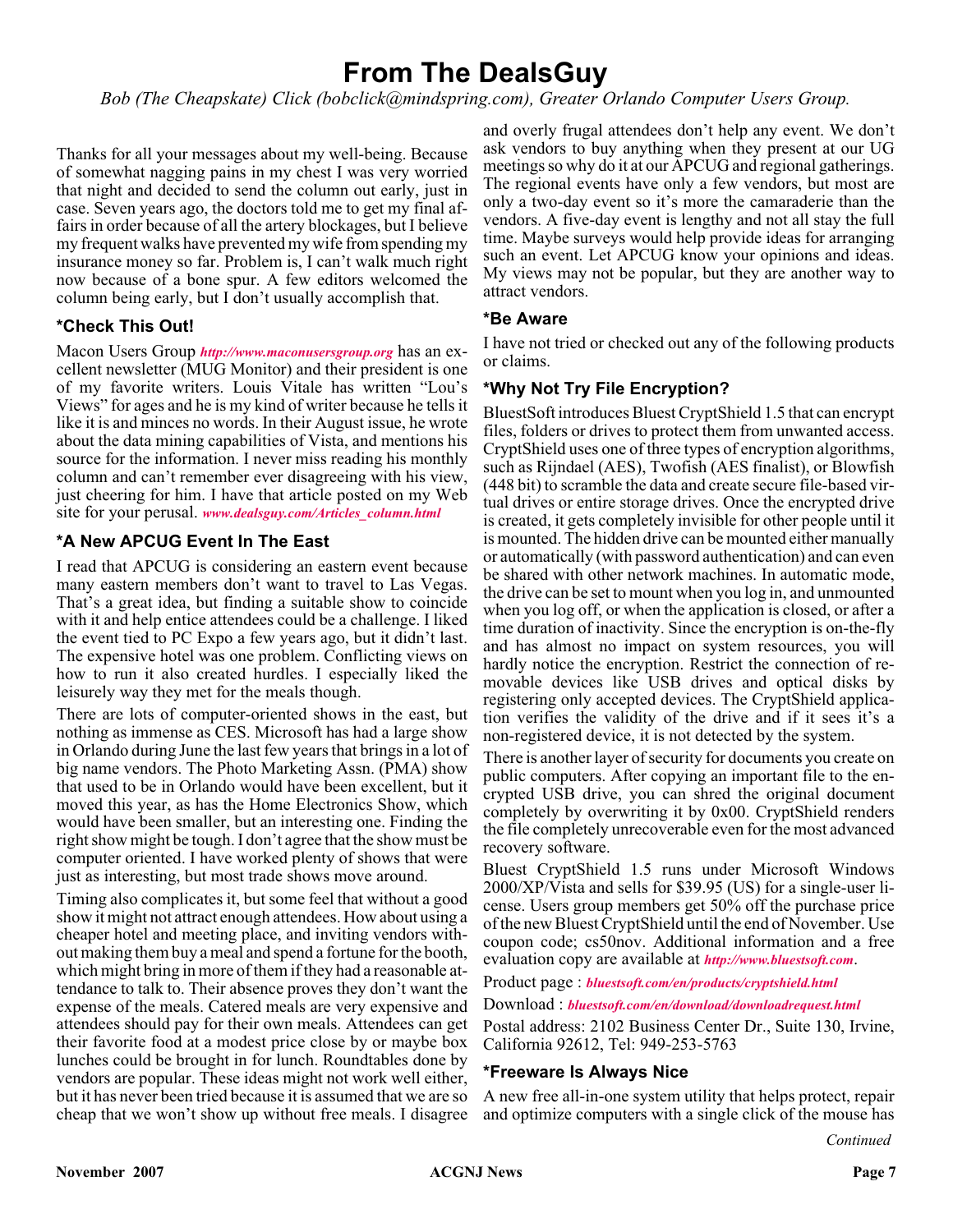## **The AntiSpyware Revolution Starts Here**

*Lou Torraca (Af06hi(at)gmail.com), President, The TUG, Hawaii (<http://www.the-tug.org/>)*

CounterSpy V2 was completely rebuilt with a revolutionary new design. More powerful and effective than ever, Counter-Spy's award-winning spyware detection and removal is now merged with our all-new VIPRE™ antimalware technology to create the industry's first hybrid antispyware engine.

Heavy-duty antispyware protection treads lightly on system resources.

Kernel-level active protection.

Hybrid design combines antimalware technology with our award-winning spyware detection and removal.

Deep-rooted malware is exterminated at boot time, before Windows loads.

Incremental definition updates greatly reduce update downloading time.

Vista compatible: Integrates seamlessly with the Vista Windows Security Center.

Sounds pretty good doesn't it? The description above from Sunbelt Software caught my eye and I decided to check it out. What follows is a list of the features, system requirements, some suggestions before your install and a blow by blow that recounts my download, install and use of CS. As always, I

recommend you backup your files and/or set a restore point before you begin.

### **Features**

System Scan - The scanning engine checks your entire computer by using in-depth scans ofyour computer's hard drives, memory, process, registry and cookies. It uses a continually updated database of thousands of known spyware signatures to provide you with ongoing and accurate protection. You can scan for spyware manually or schedule times for CounterSpy to scan your computer.

Active Protection - Active Protection guards your computer's privacy and personal information from hidden spyware threats before they can attack. Active Protection acts as a series of security checkpoints, comparing any unknown activity with the most up-to-date database of spyware threats at Sunbelt's Research Center - stopping new spyware in its tracks.

System Tools - My PC Explorers let you explore and manage key elements of your system that are normally hidden and difficult to change. My PC Checkup helps secure your computer by updating your computer settings to recommended security levels. The History Cleaner is a privacy tool that removes all

*Continued*

## **DealsGuy,** *continued*

been introduced. The product is called Advanced WindowsCare V2 Personal. IObit, the software company that developed it, says it's vital that users maintain and optimize their PCs on a regular basis to keep computers free from Adware and Spyware. This freeware is designed to be the first point of call in solving these issues. Advanced WindowsCare Personal offers four major benefits:

- Defends Windows: Scan and remove Spyware and Adware with the latest definitions; prevent spyware, hijackers and bad websites from being installed; erase the history of all activities in computer including traces of online site visit activity.
- Cleans Windows: Boost system performance by deep scanning and cleaning out all missing, unwanted, obsolete and corrupt registry entries and junk files.
- Keeps peak performance: Fully optimize Windows for ultimate system performance and top Internet speed, based on how users use computer and what kind of network they have.
- Fixes system errors: Repair system configurations, eliminate system bottlenecks and prevent crashes, keeping your PC stable and roaring at peak efficiency.

Advanced WindowsCare Personal works on Windows Vista/ XP/ 2000. It is 100% clean and safe, free of adware and spyware (DealsGuy comment: their words, not mine). For more information, and to download a copy, visit: *<http://www.iobit.com/AdvancedWindowsCarePersonal/>*.

### **\*Keep Those Freebies Coming**

ESTsoft Corp. released ALZip v7.0 beta, the full featured zip archiving utility for Windows 98/Me/2000/XP/Vista, with new features for faster extracting, updating, and restoring backups. The new Speed Extractor functionality in ALZip gives users one-click extraction, making ALZip the fastest way to extract files from archives. A second Speed Extractor option gives users a clean and simple menu, free from clutter that gradually creeps into Windows Explorer right-click context menus. Those looking to restore projects/file sets to a previously known good state can now overwrite files on disk with only the older, good files from their backup archives. Well known for its cute "Egghead" characters, ALZip follows up with a robust set of functionality, including support for extracting 36 archive formats and creating 8. ALZip is available in 25 languages.

Free for home users, commercial users can purchase licenses on the honor system for between \$20 for a single license and \$3 per seat for volume orders. Current licensees can upgrade for free. Free downloads are available at *[www.altools.net](http://www.altools.net)*.

That's it for this month. I'll have more new product announcements on my Web site (most not offering a discount). Meet me here again next month if your editor permits. This column is written to make user group members aware of special offers or freebies I have found or arranged, and my comments should not be interpreted to encourage, or discourage, the purchase of any products, no matter how enthused I might sound. Bob (The Cheapskate) Click. Visit my Web site at *<http://www.dealsguy.com>*.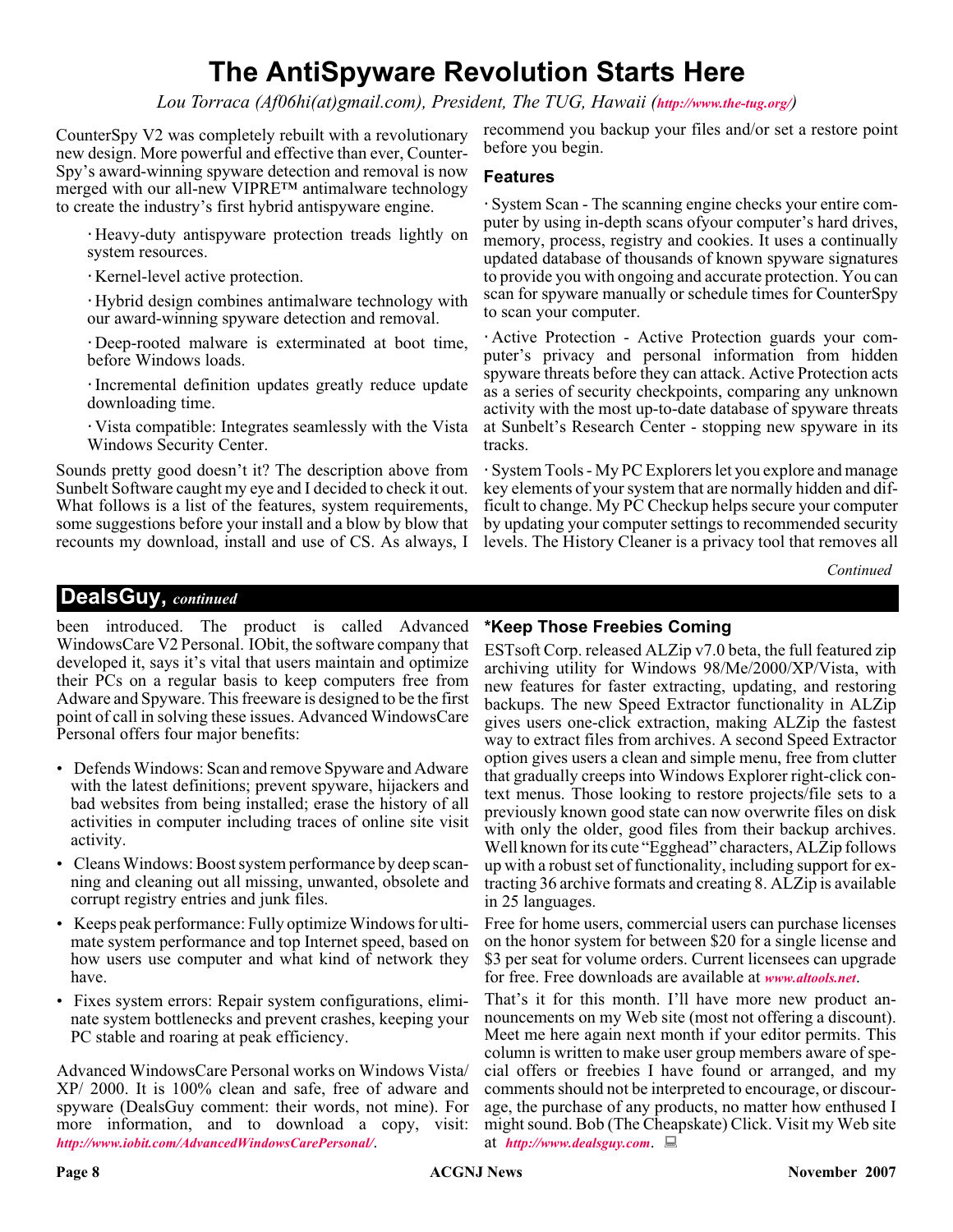## **AntiSpyware Revolution**, *continued*

Internet History usage logs and 75 different activities. The Secure File Eraser is a powerful deletion tool that completely erases any files you want removed from your computer.

First Scan - Before your computer completely boots up, CounterSpy deletes tough to remove or locked files and catches spyware before it has a chance to run on your computer.

VIPRE - VIPRE is an antivirus technology that enables CounterSpy to further analyze each suspect item, using heuristic and detection definition files.

## **System Requirements**

Make sure your computer meets the following system requirements in order to run CounterSpy effectively:

• Windows 2000 Professional and Windows XP Professional/Home SP2, Vista

Minimum:

- Intel Pentium II processor (or compatible) at 133 MHz or higher with at least 128 MB of RAM
- 32 MB of available hard disk space
- Internet Explorer 5.0 or higher Recommended
- Intel Pentium III processor (or compatible) at 1Ghz or higher with 256 MB of RAM.

(I wouldn't recommend the minimum and as for the recommended, I'd go for at least 512 MB of RAM.)

Before Installing CS make sure to uninstall any other anti-spyware programs and restart your computer. Also, close all other Windows programs, including programs displayed in the Windows system tray. (I didn't uninstall my other antispyware as I don't have them scheduled to run, I do it manually.) One note — CS turns off Windows Defender, but you can turn it back on as I did, and I didn't have any problem running it.

## **Installing CS**

I downloaded CS to my desktop, then did a scan with my AVG and clicked on it to open the installation wizard. After CS is installed and you have restarted your computer, double-click the icon on your desktop or click Start; then, select All Programs>Sunbelt Software>CounterSpy>CounterSpy. The Getting Started setup wizard opens. The wizard guides you through the initial steps needed to configure CS. After you complete the Wizard and open CounterSpy, the main page is displayed.

It provides general summary information — the last time you ran a scan, when the next scan is scheduled to run, important information, etc. It also contains buttons for you to access the three main features that are covered next — System Scan, Active Protection, and System Tools. You can also update your security risk definitions by clicking the link in the Important Information box. The updated version is displayed above the current status box along with the software version number. The key thing to note on this page is the red text next to Current System Status: Some Items Require Attention. This text alerts you to the status of key items in the list below; for exam-

ple, if you have not run a can, or if Active Protection is disabled.

### **System Scan**

Click the System Scan button on the main page to open the System Scan page. Scanning is CounterSpy's main function. The System Scan page allows you to set scan options, perform scans, access the scanning schedule page, access the Manage Quarantine page, view scan details, and extend your subscription for updating security risk definitions. Take a note of the Scan Options listed on the left side of the System Scan page. You can select from three system scan options: Full System, Quick, and Custom. For the purposes of this review, you should use the default setting, a Full System scan, to scan your computer's processes, registry, drives, and folders.

*To scan your computer:* Click Spyware Scan on the main page; then, set the scan options on the left side of the page. I recommend you select Full System scan.

Click Scan Now. CounterSpy starts scanning your computer. After the scan is complete, the CounterSpy Spyware Scan Results summary window opens.

Review the summarized information; then, click View Results. You go to the Spyware Scan results page.

*Scan Results:* After your computer is scanned, a scan results dialog box is displayed. Click OK to open the Scan Results page. Review the items listed on the page; then, take actions against spyware threats. The dropdown lists under recommended actions provide you with several options. You have four options to choose from when managing the scan results: Ignore, Quarantine, Remove, and Always Ignore. To set a single action for all spyware threats, click the link: Set a single action for all spyware threats; then select the action from the Recommended Action drop-list.

*Scheduling Scans*: The Manage Schedule link on the System Scan page allows you to set the scanning schedule. The Spyware Scan page offers four main selections: Add a new schedule, view/edit a current schedule, enable/disable a current schedule, or delete a schedule.

When you click the Add New or View/Edit buttons, the schedule wizard opens. Use this wizard to set the dates and times as well as the scan options for the scheduled scan. The options below the Scheduled spyware scan drop-list change depending on the selection you make. Also, CounterSpy must be closed for the scheduled scan to run.

### **Working with Active Protection**

When software is installed, or when a change is made to your computer, an internet setting, or an application setting, Active Protection quickly reacts to analyze the change. CounterSpy decides to allow the change if it is not threatening, block the change if it is known spyware, or ask you to decide.

Click the Learn about Active protection monitors... link to open a page with detailed information about Active Protection Monitors. Active Protection helps protect your privacy and identity, as well as prevent unauthorized programs from taking control of your computer. It works much like a series of *Continued*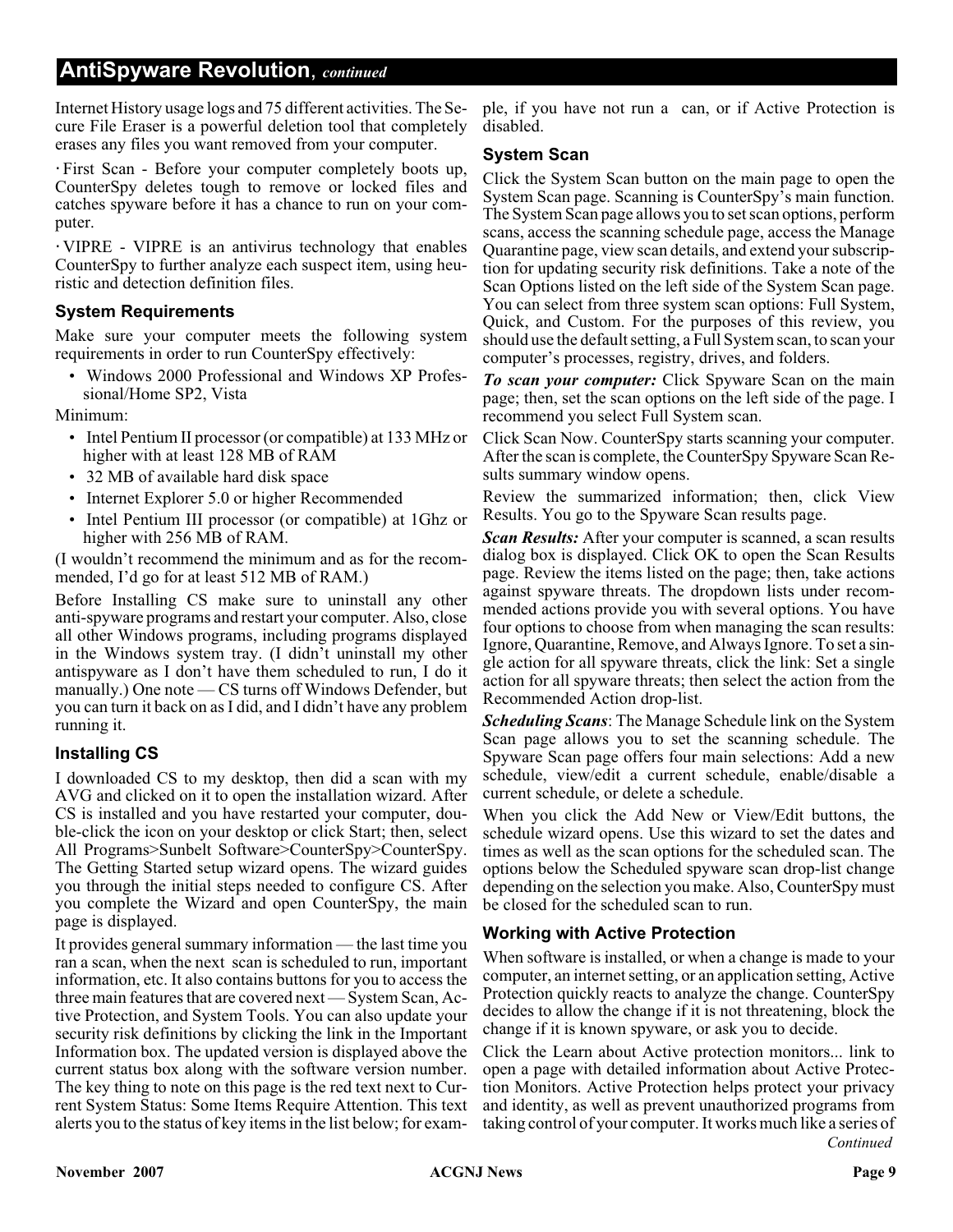## **AntiSpyware Revolution**, *continued*

security checkpoints in your computer. It monitors system changes, application changes, and internet activity, watching for anything that could be potentially hazardous.

When Active Protection prompts you for action, a small Notice alert window is displayed in the bottom right corner of your computer screen that includes information concerning the change. This enables you to make an informed decision regarding the notice. You can quarantine the item, allow the action, or block the action. You also have the option of remembering the action you select and/or sending feedback to ThreatNet, a community that connects hundreds of thousands of CounterSpy endusers together so they can share and identify spyware risks. These popups will probably bother you, as they did me, at first, but I think they should show up less frequently as the programs learns which are ok based on your checking the remembering box.

## **System Tools**

CounterSpy contains four unique system tools to help you maintain a clean, smooth running computer: My PC Explorer, My PC Checkup, History Cleaner, and Secure File Eraser.

*My PC Explorer*: My PC Explorers enable you to explore and manage key elements of your system. Use them to view and modify settings on your computer that are normally hidden and difficult to change. My PC Explorers are powerful tools. Use them to find out what applications are currently connected to the internet, what programs automatically start when Windows starts, to see and modify which applications are changing your Internet settings, and much more.

*My PC Checkup :* My PC Checkup helps tighten computer security. It updates your computer settings to recommended security levels. It thoroughly scans your computer for over

## **Back Issues Needed**

The editor is attempting to build a CD containing all issues of ACGNJ News in pdf format, but our collection is incomplete. We're hoping some faithful reader has been hoarding them and will be willing to lend them to us just long enough to scan them. We promise to return them quickly. Thanks Joseph Gaffney, who loaned his collection for scanning. Below is a list of what we still need.

1985: June, July, August, September

1984: August

1976: January, February, March, April (pamphlet-size booklets)

1975: All issues except #1 (June). These are also pamphlet-size booklets.

If you can supply any of these missing issues (or scanned images or good clear copies), please contact the Editor by email (*[bdegroot@ptd.net](mailto:bdegroot@ptd.net)*). Those who supply missing issues will receive a free copy of the resulting CD as our thanks for your help.  $\Box$ 

1000 different settings, suggests recommended changes, then, allows you to execute the recommended changes.

The first time you run My PC Checkup; there could be many recommended changes. Subsequent My PC Checkups will contain mostly suggested changes.

*History Cleaner*: The History Cleaner is a privacy tool that removes all Internet History usage logs and 75 different activity histories from the most popular windows and Internet applications. History Cleaner enables you to delete your Web browsing and search history, and Windows temporary folders and your search history. You can also erase the history stored by many popular applications, such as Windows Media Player and MSN Messenger.

*Secure File Eraser*: The Secure File Eraser is a powerful deletion tool that completely destroys files you want to remove from your computer. The Secure File Eraser completely removes all traces of selected documents, images, music, movies, or applications under 10MB in size.

## **Summary**

As you can see, this program does a huge bunch of stuff in addition to just protecting your computer from spyware, malware, etc. The more you use it and review the help program, the more features you will find. To get your fully functional copy of CS, visit *[www.sunbeltsoftware.com](http://www.sunbeltsoftware.com)* .

That's it for now, until next time, have fun with all those computer and electronic gadgets, but remember to be careful out there on the 'net!

### Aloha, Lou

*This article has been provided to APCUG by the author solely for publication by APCUG member groups. All other uses require the permission of the author (see e-mail address above*). ■

Advertising Rates

#### Specifications Published monthly except July and August Closing date: 1st of preceding month. Ex: Apr 1 for May Black & white only on white un- coated offset stock Non-bleed Printed by sheet fed offset Halftone screen: 120 Negatives rightreading, emulsion side down. Halftones/photos \$10 extra Ads must be camera ready Send check with copy, payable to ACGNJ Inc. Material should be sent to ACGNJ, PO Box 135, Scotch Plains NJ 07076 For further information contact Frank Warren, (908) 756-1681, *kb4cyc@webwarren.com*. Rates Full page 7" x 10" \$150 2/3 page  $4\frac{1}{2} \times 10$  115 1/2 page 7 x 5 85 3½ x 10  $1/3$  page  $2\frac{1}{4} \times 10$  57 4½ x 7 ¼  $1/4$  page  $3\frac{1}{4} \times 5$  50 2¼ x 7  $1/6$  page  $2\frac{1}{4} \times 5$  35 4½ x 2½  $1/8$  page  $3\frac{1}{4} \times 2\frac{1}{2}$  30 Business card 25 10% discount for 3 or more consecutive insertions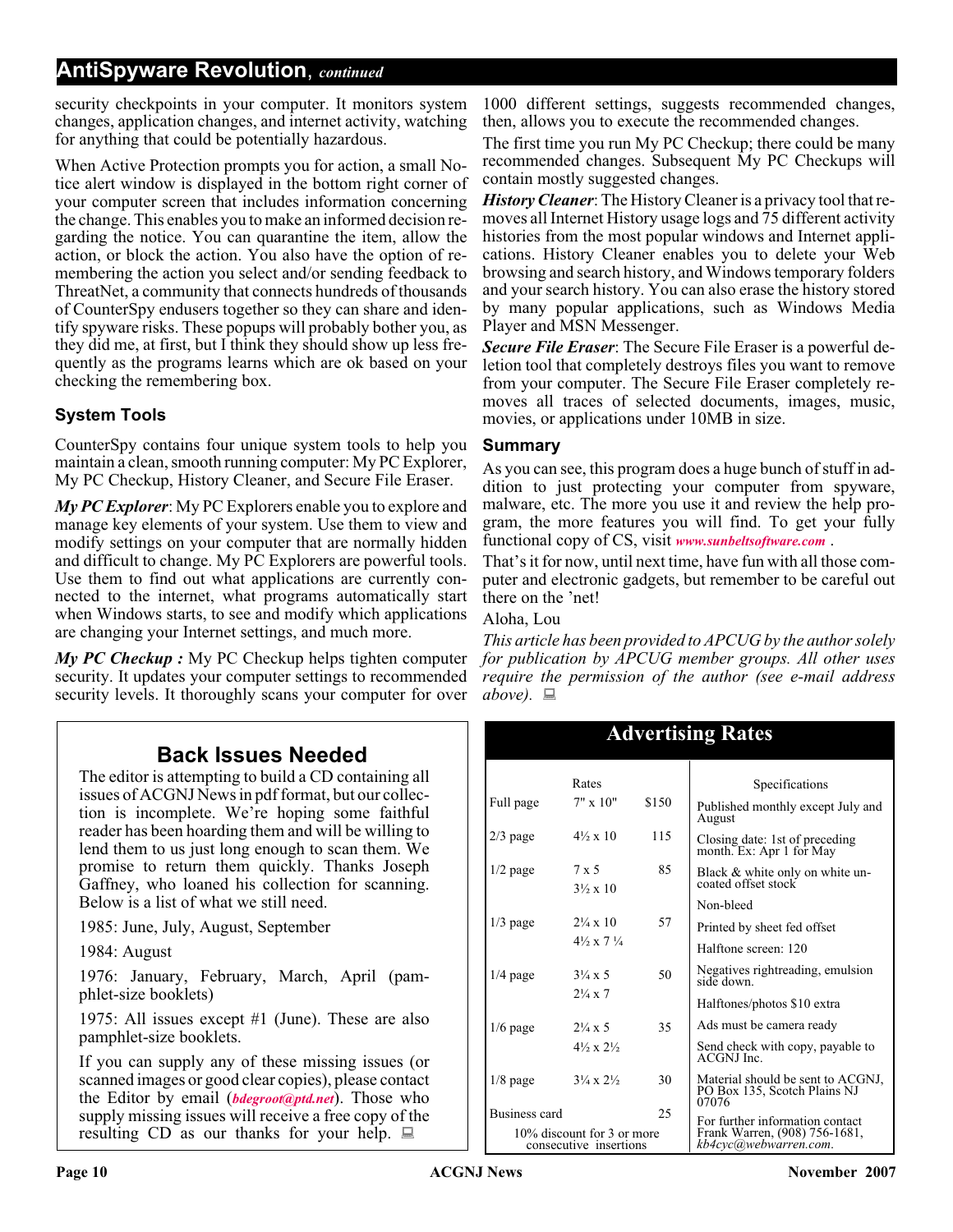## **Fix That Fan**

*Jim Sanders (jsanders-at-ligasmicro.com), North Orange County Computer Club(www.noccc.org)*

Cheap (Sleeve Bearing) fans die young. Bet on it. The cheaper Spin the fan some to work the oil onto the shaft. Re-assemble the system, power supply, cooler, etc., the cheaper the fan. A cheap ball bearing fan may be just as bad. When you hear that sleeve bearing fan (or a ball bearing fan for that matter) rattle, notice a fan is barely turning, or not turning at all, fix it!

As shown in photo #1 of a fan out of a power supply, get the fan out where you can work on it. On the side where the wires go into the middle, carefully peel back the label/sticker that covers the shaft area. The round item in the middle of the sticker in photo #2 is a metal hole plug. The better fans have a rubber plug that seals well and is almost invisible at times. The really cheap fans don't have a plug over the shaft area. If the fan still turns without much effort, just oiling it may make it well again. Apply a few drops of a good light machine oil such as, 3in1, Singer sewing machine, even ATF, but not the 30wt for your car engine, in the shaft hole. Sewing machine oil works well. Be careful not to get any oil on the surface where the label/sticker needs to be re-applied. This has to be put back in place to cover the opening and keep the oil in place.

If you get oil on the fan surface, it can be removed with acetone or MEK. If the label gets wrecked, I have found that on a clean surface a piece of black electrical tape works well. If you don't have a good applicator, see photo #3, use a toothpick.

and you are likely to have a fan that quietly moves air again. If the fan is so gummed up that it is hard to move the blades, you will need to remove the retaining ring (C-ring) on the shaft. This allows the shaft to be pulled out of the bearing, see photo #4, so that both can be cleaned with a good strong solvent before oiling. I like the effectiveness of Methyl Ethyl Ketone or MEK. A pipe cleaner works well for cleaning the inside of the bearing, especially on the smaller fans.

Arguably, this is more work than it is worth, but it is not always easy to find a replacement fan.

The video card fans and the motherboard chipset fans can be near impossible to locate. Even if you find a replacement fan, oiling the fan before putting it into service may be a good idea as manufacturers seem to be chintzy about the amount of oil in new fans.

PS - Clean the crud off the fan before you replace it. In fact, if you have access to an air compressor regulated at about 90 PSI, it is a great idea to take a blow gun attachment on the end of an air hose and blow out the entire system keeping the tip about six inches away from parts. The little duster cans are better than nothing, but really don't have the horsepower to do a good job.

*This article has been provided to APCUG by the author solely for publication by APCUG member groups. All other uses require the permission of the author (see e-mail address above).*





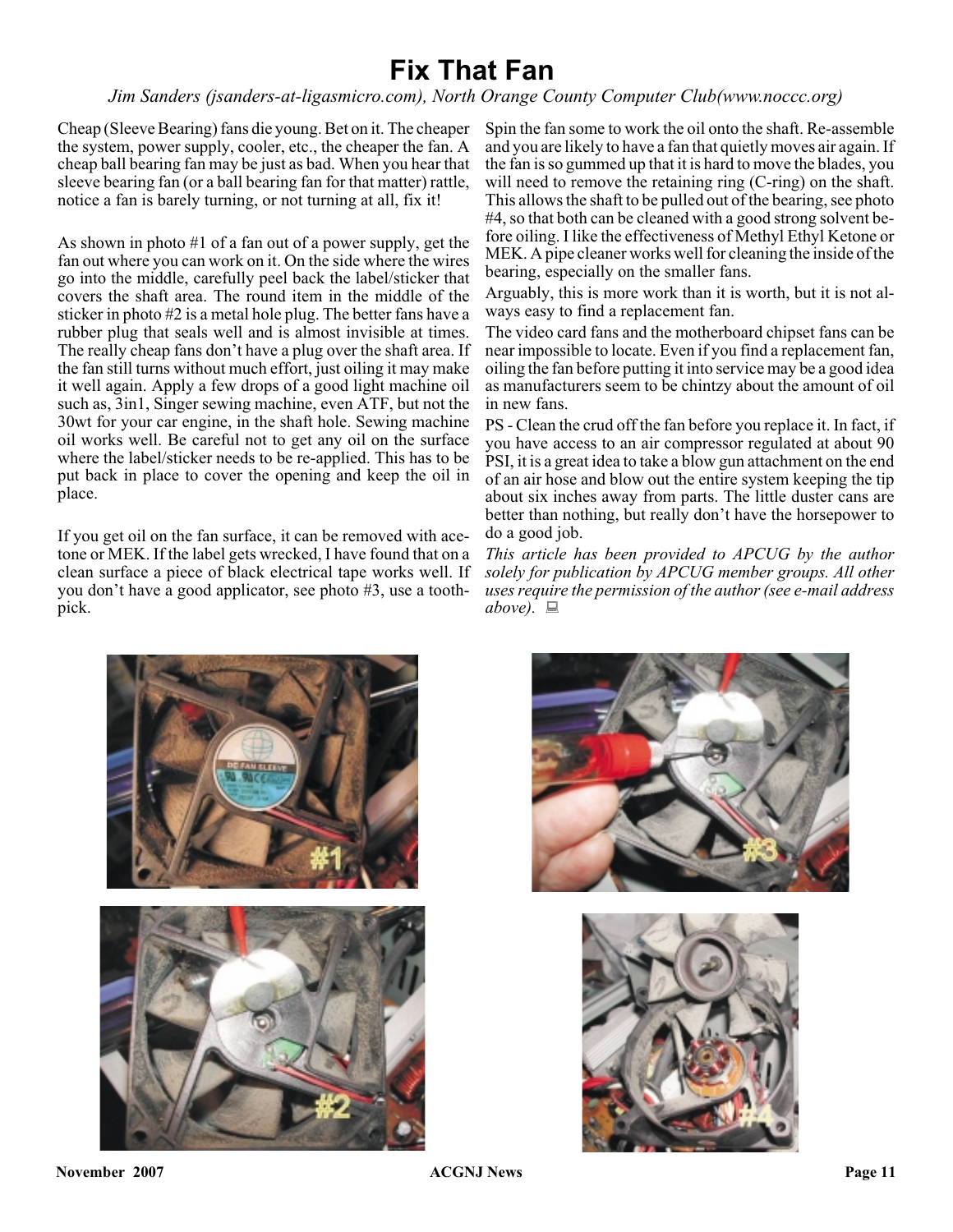## **Irfanview 4.0 Freeware Image Editor and Media Player**

*Ira Wilsker (Iwilsker@apcug.net), APCUG Director*

Imagine a free (for non-commercial use), full featured utility that can display and edit almost all known image formats, and convert from any one format to any other. Imagine a utility that can play almost every known audio and video format with its free "Plugins" file, all in a small and very efficient software package. Some skeptics may say that this sounds too good to be true, but lucky for us, it is indeed true. The program that can do all of the above, and more is the very popular Irfanview, version 4.0 (*[www.irfanview.com](http://www.irfanview.com)*), written by a Bosnian named Irfan Skiljan. This outstanding program is not a well known secret, as the popular download site Download.com alone reports over 26 million downloads of Irfanview (including previous versions), with probably tens of millions of copies downloaded from countless other download resources, and over a million additional copies downloaded every month.

People send me several emails every day with images or videos attached, and I have Irfanview set as my default viewer and player for almost all images, audio files, and videos. Using Irfanview is fairly simple, straight forward, and somewhat intuitive. After downloading (*[www.irfanview.com](http://www.irfanview.com)*) and installing the file, I recommend that the companion file "Irfanview Plugins" also be downloaded and installed. After installing the "plugins" the user is given the option to selectively choose Irfanview as the default for any or all of the file extensions it supports. It may not be a bad choice to allow Irfanview to be the default for those extensions, but the decision can be reversed if decided later.

One frequent function that I use Irfanview for on a regular basis is image editing. Recently, a relative sent me several unedited JPG digital photos of her new puppy taken at maximum resolution with a 6 megapixel digital camera. Each image was huge both in file size (several megabytes), and in viewing size. I have a big-screen monitor running at a high screen resolution, and still could not view the entire image without scrolling, as the image size was greater than my monitor resolution. Since I opened the attached images in Irfanview, it was but a few mouse clicks to edit them down to a more manageable size; I clicked on IMAGE RESIZE/RESAMPLE and then selected a percentage of the original size, and then saved the image in its reduced size. It is good netiquette to reduce the size of multi-megapixel images, and then email the digital images in a more reasonable size such as 800x600 or 1024x768. It is also good netiquette to crop the image, which can be done simply by clicking and holding the left mouse button on a corner of the desired image, and then dragging it in a frame to the desired borders of the cropped image. EDIT - CROP SELECTION will instantly produce the cropped image which can be saved or further edited.

Another purpose of Irfanview is to improve the quality of digital images by enhancing the colors. The command IMAGE - ENHANCE COLORS opens a dual pane window that shows the unedited original image and the new image with the changes applied. Possible changes that can be made include brightness, contrast, color balance, gamma, and saturation. By using a slider or manually entering values allows the user to see the effects of any changes before saving the edited image. Another selection I often utilize is the "sharpen" command on the image menu to automatically sharpen a fuzzy image. Other image commands include red-eye reduction, and a panorama function where separate images can automatically be knit together to make a larger panoramic image.

Readers of this column will notice that sometimes images are displayed along with the text. Most of these images are screen captures made with Irfanview. By selecting OP-TIONS - CAPTURE/SCREENSHOT a hot key is then used to capture the image on the monitor. I use the default hotkey (Ctrl-F11) for image capture, crop the image as desired, and then save it in the desired format.

While there are many other image editing features included in the program, Irfanview also shines as an audio and video player if the plugins are installed. Popular audio formats, such as MP3, RA, and WAV are fully supported, allowing this single program to play almost any audio format, with full control of volume and other technical details. There are many video formats in common use, such as MPEG, AVI, and WMV that are often used for the videos that people email or display on a webpage, and Irfanview can handle almost all of them interchangeably, and can serve as an able substitute for Windows Media Player, and most other media players. Audio and video on CDs and DVDs can also be played with Irfanview.

Irfanview 4.0 will work well on all versions of Windows from 95 to Vista, and is simple enough for beginners, and sophisticated enough for professionals. The software is free for non-commercial use, and the author encourages purely voluntary contributions via PayPal. I suggest that readers of this column download it and try it. There is no adware or spyware embedded in it, and the program has a clean and uncluttered interface. I have personally used Irfanview on an almost daily basis on all of my computers for several years, and can strongly recommend it. Try it, and you may end up liking it as much as I enjoy Irfanview.

*This article has been provided to APCUG by the author solely for publication by APCUG member groups. All other uses require the permission of the author (see e-mail address above).*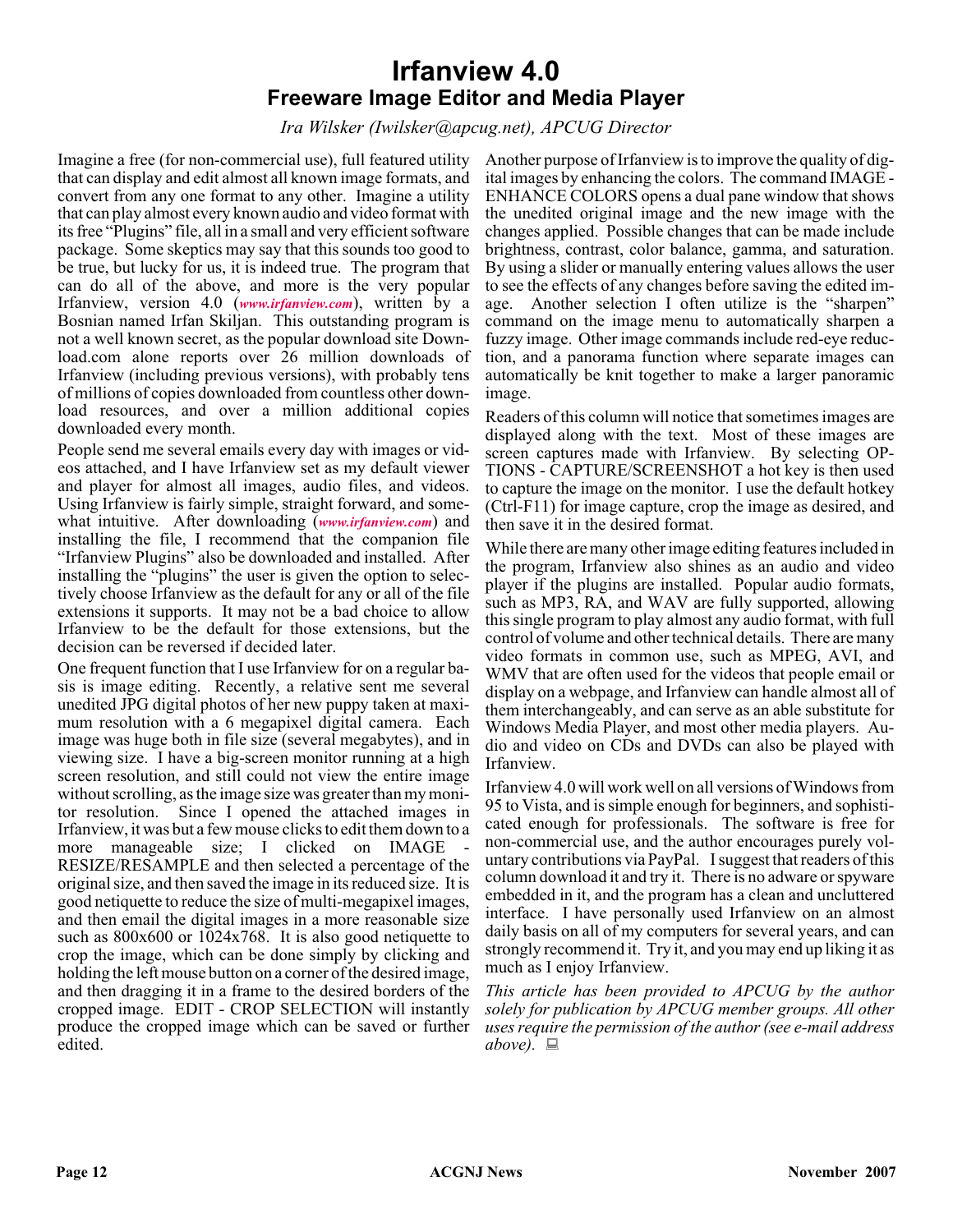## **Digital Camera Lessons**

*Pim Borman (Swipcug(at)gmail.com), Webmaster, SW Indiana PC Users Group, Inc.*

My first digital camera was a 3.1 megapixel Olympus C-730 Ultra Zoom. With its 10x optical zoom lens I hoped to take candid pictures of squirrels feeding at the corn spike on the back fence. To my disappointment they turned out on the fuzzy side. I blamed the optics, until it was pointed out to me that a hand-held camera is too unsteady at that zoom level.

*Lesson #1*: It takes a tripod for best results at elevated zoom levels.

Indoor pictures, especially those I took at our monthly meetings, were never as bright and sharp as some of those taken by others, even after processing with a photo editor. The pictures were underexposed due to the inadequate flash and small lens diameter. To compensate, the camera used a large aperture (affecting sharpness) and amplified the signal from the CCD as much as possible (to an equivalent of ISO 400 maximum in this camera). Amplifying the signal also amplified the electronic noise inherent in all electronic systems, resulting in a mottled background. The camera minimized the mottling by blurring the image.

*Lesson #2*: Higher ISO specifications are meaningless unless the CCD chip has a higher signal-to-noise ratio. Otherwise it takes a stronger (external) flash, and/or a larger lens for better light gathering. If you already have an old SLR film camera with several large lenses you may be better off with a new SLR camera body that accepts your lenses. More expensive and bulky, but it will get the best results.

Digital pictures don't always turn out as intended. Taking a picture of a roomful of people may end up with people in the back of the room barely visible while the ones up front are overexposed. Often a part of the picture can be rescued by severely cropping to retain the group in the foreground only. Unless you start out with a large excess of pixels, the remaining edited version may not have enough pixels left for a sharp image of reasonable size, resulting in blurriness or even pixelation. 7 megapixel images can be cropped smaller than 3 megapixel ones.

*Lesson #3*: Get as many pixels as you can afford. You can always discard the excess later.

My next camera was a Casio EXZ-750 with 7.2 megapixels and no more than 3x optical zoom. I already knew that higher zoom levels gave unsatisfactory results. Much more compact than the Olympus, with a large LCD screen and an optical viewfinder for bright outdoor use. According to the PC magazines it provided outstanding image quality. I did see a comment somewhere that its low-light performance was marginal and I should have paid heed to that. As it turned out, the camera performed beautifully under daylight conditions, but flash pictures taken in semi-dark rooms invariably showed the multicolored mottling due to background electronic noise in the chip. I have not found a photo editor (yet?) that corrects that problem, other than by blurring the picture to make the mottling less visible.

On the other hand, with the higher pixel count I took a daylight picture of a squirrel on the back fence from the kitchen

door with 3x zoom and cropped it back tightly without losing quality. One night I surprised a raccoon raiding the bird feeders. It may have been a youngster, at least it did not show any fear and allowed me to walk right up to it and snap some flash pictures. Under these close-up conditions, with plenty of light from the flash, the pictures were sharp without mottling of the dark background. Still, the new camera did not solve my problem with the unsatisfactory performance in open areas under low light conditions.

Lately many camera manufacturers have started to emphasize higher light sensitivity of their cameras in terms of ISO values. Both my Olympus and the Casio had a maximum of ISO 400 speed. I took some trial pictures with both my cameras, changing the ISO setting from 100 to the maximum 400. As a target I used my 40-year old, seldom-used, set of Encyclopedia Britannicas, in dark-brown imitation-leather bindings and gold lettering on the spines. Sitting in their own bookcase in a dark corner of the den they make a perfect test image. It only confirmed lesson 2: higher ISO settings by themselves don't help. They just amplify the noise as much as the signal.

And then I read about the new Olympus SP-550 UZ camera. All-new technology! 18X optical zoom! Includes wide-angle! New Dual Sensor-Shift and Digital Image Stabilization! Up to ISO 5000 sensitivity (with reduced image size) and up to 1/2000 second shutter speed! I liked my old Olympus and this seemed to be everything I needed to solve my problems. I was ready to order but hesitated at the last moment. It sounded almost too good to be true, and frequently that turns out to be true.

*Lesson #4*: First find out all you can about a new camera from an independent source.

PC World and PC Magazine were no help, since the camera had only recently become available. I found a terrific Web site, Digital Photography (*[www.dpreview.com](http://www.dpreview.com)*) with in-depth reviews of just about any digital camera on the market. More detail than you knew existed, sure to uncover any shortcomings. Its summary opinion of the Olympus SP-550 UZ was deadly. In essence: a camera designed by the marketing department, out to establish the best-looking list of specifications without regard to actual performance. A detailed series of test images showed how the performance of the camera rapidly degraded with increasing ISO values, even well below ISO 1000, let alone 5000. The dual image stabilization didn't work well at the high zoom levels where it is most needed. Even under the best conditions, images were not as sharp as with competing cameras.

*Lesson #5*: Image stabilization may not work as well as promised, especially at high zoom levels when it is most needed.

Having found dpreview to be a goldmine of information about cameras, I checked to see which make and model they liked best, especially under low-light conditions. Their clear choice was the Fujifilm FinePix F31fd camera, a minor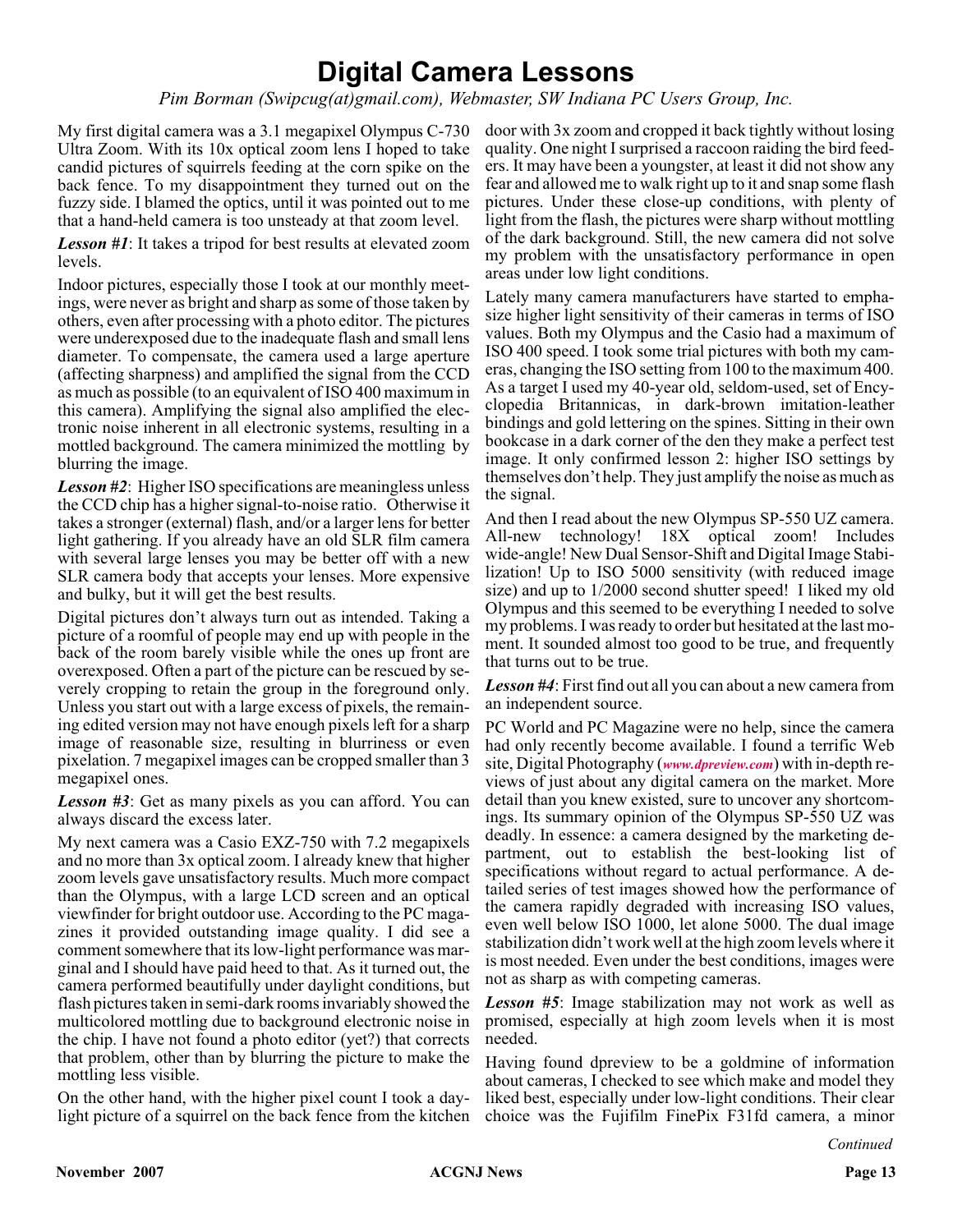## **Why Update your Computer?**

*Kathy Jacobs (president@phoenixpcug.org), President, Phoenix PCUG (www.phoenixpcug.org/)*

For Christmas last year, we gave my father a piece of software that requires Windows XP SP2. Imagine my surprise when he emailed back that he didn't have SP2.

Besides getting him a copy of SP2, I found out that I would need to explain to him why he needed it. I thought some of you might benefit from the information as well.

Like many computer users, my father views his computer as something that he should just be able to use. He doesn't think he should have to put any time into maintenance of the computer. I hear this quite frequently, but don't understand it. Would you buy a car and never put gas in it or never change the oil in it? Computer maintenance is just like the maintenance of your car.

The first line of maintenance for your computer should be Microsoft Update or Windows Update. Security holes are being patched every month. Those patches are made available to you for free from Microsoft for your benefit and for mine. Mine? Yes mine. If you don't keep the security holes on your machine patched, then you make it easier for someone to use your machine to attack my computer — even if I am patched. Also when I send you an email the programs can harvest my email address and add it to lists so that I get more spam.

The second line of defense is a good anti-virus program. Again, you can't just buy it and expect it to run forever. You need to update it regularly, and run it regularly. If you don't have your anti-virus up to date, you will only be catching the viruses that were out when you bought the program. That means that any virus that has come out since you bought the package can still sit on your computer and attack from there.

The third line of defense is anti-spyware software. This software will prevent someone from coming in and "owning" your computer. What do I mean by owning? Spyware programs are frequently used to keep track of what you do on your computer. A common misconception is that anti-spyware is only needed when you are on the net. In reality, spyware can be installed in seconds while you are downloading your email and then it will run while you are off-line. When you get on-line again, the spyware will call home and send back everything it has learned about your machine.

The final line of defense is your firewall. If you have Windows XP SP2, you have a firewall installed. By installing and activating your firewall, you make yourself less visible to the bad guys out on the web. If they can't see you, they may not spend the time to come find you. Especially if your neighbor has an open, unpatched, unprotected system. Adding the protection of an outbound firewall to Windows can also help plug leaks and alert you to behavior by friendly programs that you may still want to control.

The way I look at these four lines of defense is the same way I would if a bear is after me. I can't outrun the bear. What I can do is make it less likely that the bear will come after me. That is the same attitude I want you to take: Make your computer less open to the bears coming after it.

*This article has been provided to APCUG by the author solely for publication by APCUG member groups. All other uses require the permission of the author (see e-mail address* above).  $\Box$ 

## **Digital Camera Lessons,** *continued*

upgrade of the previous F30 (*[dpreview.com/reviews/fujifilmf31fd/](http://www.dpreview.com/reviews/fujifilmf31fd/)*). In many respects it looked and acted like so many other compact digital cameras, but it boasted of having a Super CCD and a new Real Photo Processor. Also , ISO 3200 maximum, 6.3 megapixels, 3x optical zoom. The review showed that, as in other cameras, the image quality at the highest ISO settings was unacceptable, but it still found that "this camera has Class-leading high ISO performance; superb results up to ISO 400, surprisingly good ISO 800 performance." This is presumably due to a higher signal-to-noise ratio of its CCD chip. As a result its performance at low light levels is superior. In other respects the camera is unremarkable. It lacks an optical view finder and its LCD screen is hard to see in bright light. It uses more expensive XD picture cards that have lower writing speeds than SD cards.

*Lesson #6*: Digital cameras come with a minimum of built-in memory. Buy at least 512 MB of removable additional storage. SD picture cards are less expensive and faster than XD cards, but are not interchangeable. Check to see what the camera uses.

At half the (street) price of the new Olympus, I bought the Fujifilm camera. Test pictures of my encyclopedia confirmed its superior low-light performance. That is also clear in the first indoor group pictures I have taken with it. For outside pictures I still prefer the Casio, mostly because of its convenient optical view finder.

*Lesson #7: An optical* or miniature LCD viewfinder is essential for accurately framing pictures under bright conditions.

Finally, if you are a stickler for perfection get a digital SLR camera with a set of high-quality lenses. You'll never be satisfied with the small pocket cameras. But even with less than absolutely perfect technical quality, an interesting picture is still worth at least a thousand words!

*© 2007 Willem F.H Borman. This article may be reproduced in its entirety only, including this statement, by non-profit organizations in their member publications, with mention of the author's name and the Southwestern Indiana PC Users Group, Inc.*

*This article has been provided to APCUG by the author solely for publication by APCUG member groups. All other*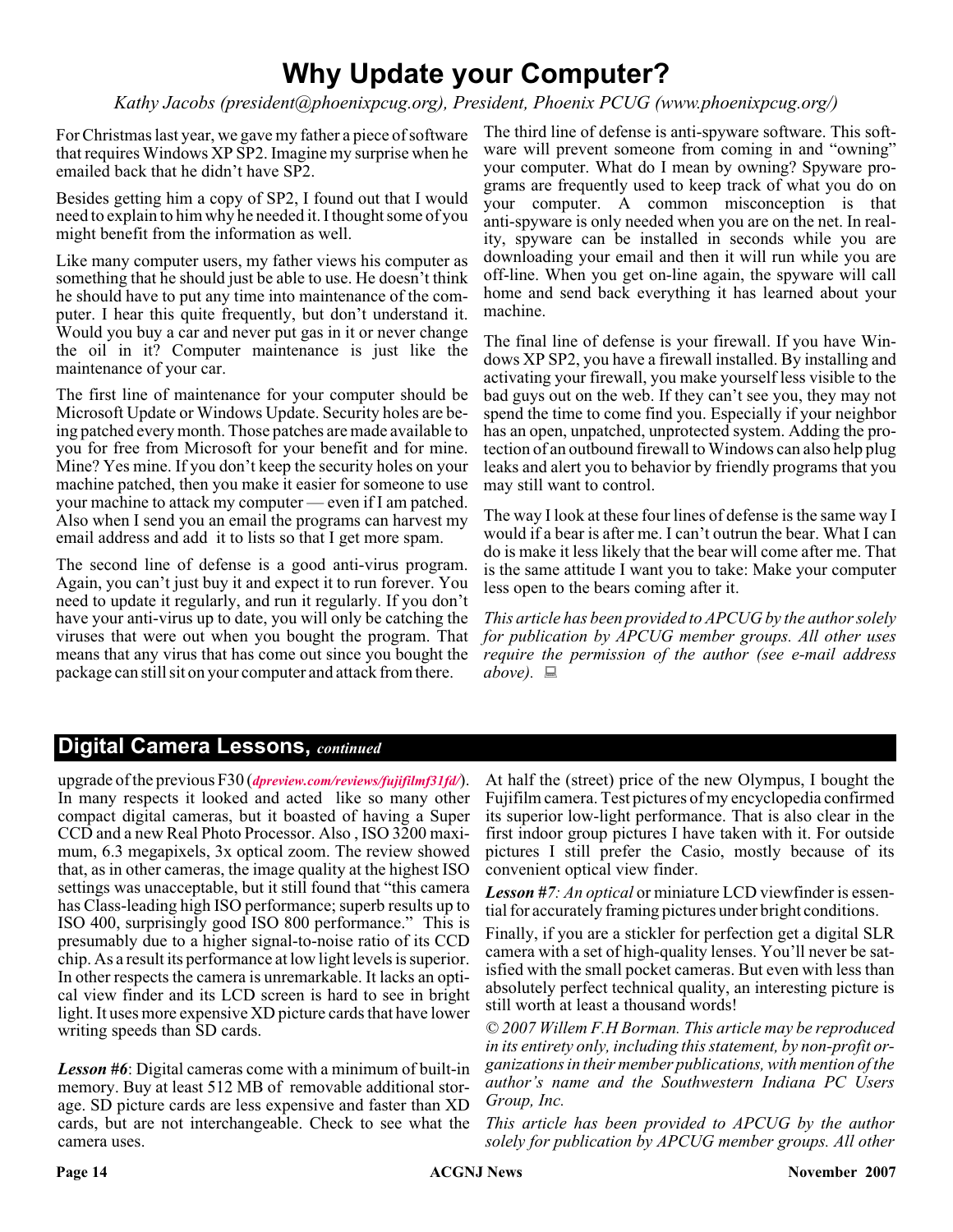## **OpenOffice**

*Ronnie Ugulano (ronnieuggie(at)mail.com), Fresno PC Users Group (http://fresnocomputerusers.org)*

I didn't have time to monkey around. It **had** to work out of the box. I got an email from the FPCUG Board saying that they would like to be able to offer the newsletter in PDF for easy printing, pretty please. To be honest, I knew this was coming, but it now was time to implement. OK, what are my options? What do I **already** have that I can use to do this? I could copy and layout the text and graphics in *Microsoft Word*, but I'd still need to convert it to PDF. I've been working with Linux (*<http://www.ubuntu.com/>*) lately, and it has available Scribus (*<http://scribus.net/>*), a lovely Desktop Publishing program, but I already have everything for the newsletter set up on my Windows computer, and wasn't ready to flit back and forth with that, yet.

Oh, yeah, I remembered! OpenOffice, the available-free office suite program has a PDF converter built into it's word processing program, and there's a Windows version! The big questions are: "Can I use what I know about *MS Word* enough to make it work as fast as I need it to?" I hope so. So, I rummage through my collection of downloaded, saved utilities and programs, and find it right where I left it. Double click, install and open the program.

Well, the tools appear familiar. I just may get this to work, after all.

I want the printed newsletter to look as much like the html version as much as possible, so the first order of business is to convert some of the CSS "graphics" to jpgs or gifs, which I do using *Paint Shop Pro 9*. The next job is placement. How do I insert a graphic file? Ah, there it is, similar to *MS Word*, under **Insert > Picture > From File**. OK, place them where I want them, size them to proper dimensions, and it's good.

Next, every newsletter has certain features that appear in every issue, such as *The Fine Print*, the *Sanity Savers* and the list of board members/officers. All that is specially formatted with tables. How will I migrate that? I try clicking, dragging, and pasting thinking "I'll just have to fix the formatting later", and *bam*! Much to my surprise, the formatting holds up. Not only that, but the specialized shading does too. I mentally throw a little confetti in celebration. What about rather standardized, simple keyboard commands like **Ctrl + Z (undo),**

#### **Ctrl + C (copy), Ctrl + V (paste), Ctrl + B (bold) and Ctrl + I (italics)**? No surprises there, things work as usual.

Then of course, you never know what you'll get when you right click on something, right? Hmm. Right click gives you the tools menu seen at right, and double clicking on the graphic itself (In OpenOffice Writer - in the html version, you'll get the full sized graphic) once it's placed, allows you to set how much space you want around the graphic, among other things.

The newsletter has colored headers, and font color is in almost exactly the same place as *MS Word*, so finding that is a no-brainer. There are about 100 colors to choose from there, and I choose the one closest to the color I use on the html version of the newsletter.

Next, was page numbers. The html version doesn't need them, but the printed edition will. In *MS Word*, choosing to add page numbers will almost automatically place those numbers in the margin as you specify. With *Writer*, you choose to create the footer first, by going **Format > Page > Click Footer Tab > OK**, click in the created footer and then click **Insert > Fields > Page Number**. Doing this automatically places the page number consecutively on each page.

There are plenty of other word processing tools, including *columns, mail merge, macros* and so forth, and they are outside what I need for this first time around, but they are there, and findable, when I need them.

The last tool I'll need, and the whole purpose of this exercise, is the PDF conversion tool. For this, I initially created this document in a separate file so I can test drive this option before I use it on the newsletter itself. It's time to click that button now, and just like magic, a PDF is created!

You know, I've never progressed past my copy of *Office 97*. I've just never bothered to upgrade – probably because I'm too cheap. Every new computer I've built, I've just reloaded the old *Office 97* as part of my setup ritual. It may be that on my next computer, I'll be loading *[OpenOffice.org](http://www.OpenOffice.org)* instead.

*This article has been provided to APCUG by the author solely for publication by APCUG member groups. All other uses require the permission of the author (see e-mail address above).*

## **Can't Play Online Videos — Here's What To Do**

*Sandy Berger (sandy(at)compukiss.com), CompuKISS (www.compukiss.com)*

Recently I was installing some software at a local business when one of the workers approached me with a problem. She could not play a video on her computer even though co-workers could play it on their computers. The same problem appeared a few days later when I was troubleshooting some computer equipment for a local church and the Pastor could not view a news video on his computer. Since this seems to be happening all over my town, I thought it would make a good topic for a column. So here's the scoop.

Generally, each video you find on the Web will play only using the software that it was formatted for. If you try to play a video and you don't have the proper software, you won't be able to view the video. The area where the video would normally appear will be blank, usually showing either a gray or black square. However, on or near the blank video screen you will see a link that will lead you to the website where you can download the necessary software.

*Continued* Many of the online news services are now using software called Flash for their videos. To view a Flash video, you need software by Adobe called Flash Player. Just click on the link to get to the proper place on the Adobe website to download the software. If there is no link available, you can access the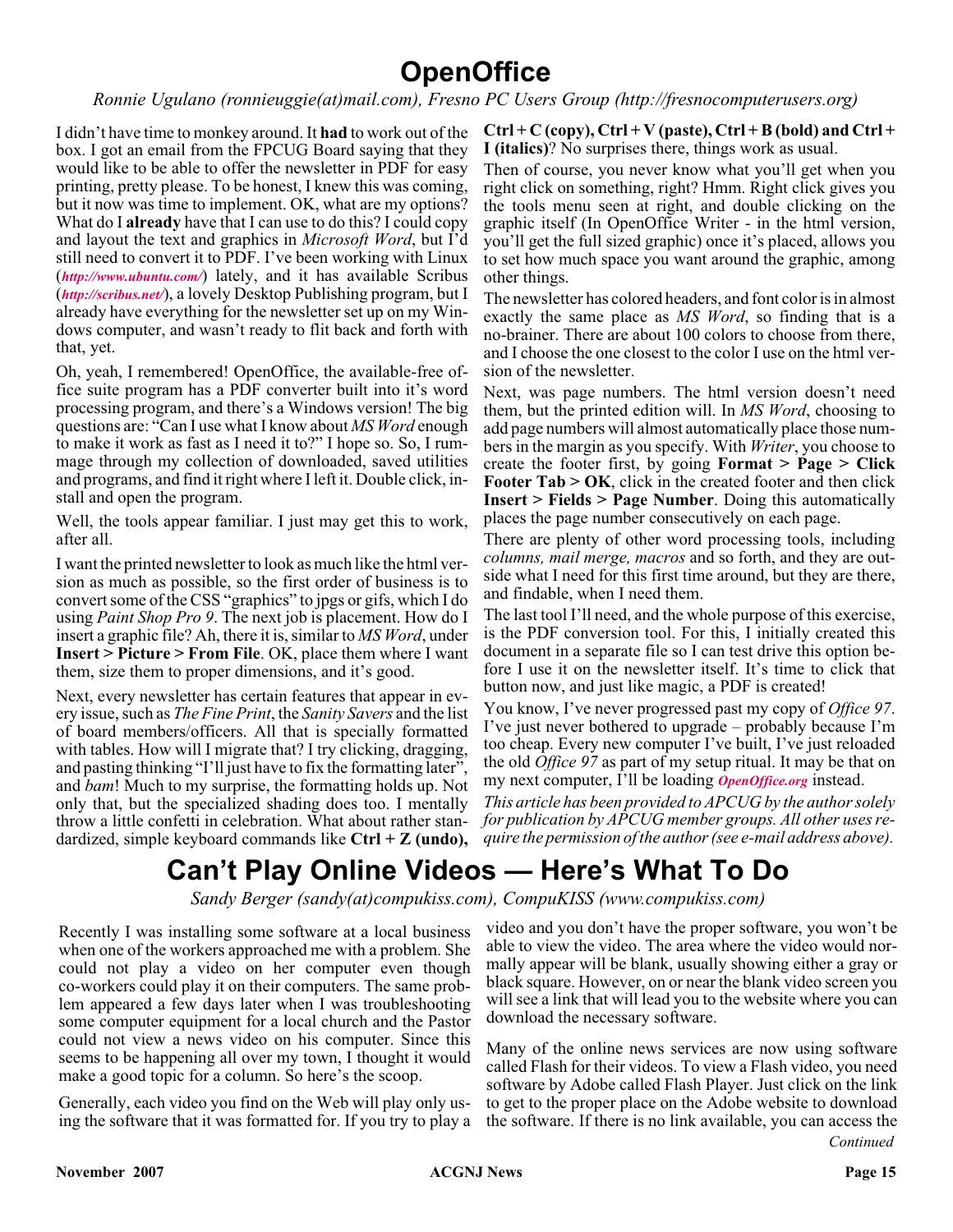## **Professor Franklin's Instant Photo Artist 2.0**

*Tom Ekvall (tekvall(at)new.rr.com), Northeast Wisconsin PCUG (www.webpages.charter.net/newpcug)*

Can someone create a photo art masterpiece from a snapshot Each style from the "styles of the Masters" browser has its within a matter of minutes without going through a lot of training and reading manuals?

This was my challenge for this month's column of Creative Imaging and the subject of this review of Professor Franklin's Instant Photo Artist 2, developed by Streetwise Software. The company promotes that anyone can create a masterpiece in just minutes even if someone who is a beginner.

Unlike some image editing programs that apply filters to create "instant" artistic effects, those using Instant Photo Artist use their mouse to paint over the picture with a cursor that actually looks like a paint brush. The result is a painted look based on the style desired.

Version 2 of this interesting software recently was released and is designed to be compatible with Microsoft Vista as well as all other previous OS releases including Windows 95. I first became interested in this product when it came out a number of years ago. The new version supports high resolution images and sports a redesigned interface that keeps most of the tools readily at hand.

The software was shipped on a CD with a four-page quick start guide. No problems in installing the software. The product is very intuitive to figure out and I was able to start photo painting without needing to access the help section or user guide.

Photo artists have their choice in painting in the artistic styles of Van Gogh, Cezanne, expressionists, pointillists or creating watercolor, acrylic, charcoal, and crackle antique images.

own pre-set brush, color, opacity, and added effects.

You can also select one of the painting tools on the palette, such as the airbrush, paint brush, colored pencil, and tip style associated with the painting tool.

Or if you want to get creative, you can use the freehand tool and apply color manually.

For me, I prefer using the "styles of the Masters" palette and then selecting the brush size, which is based on a series of five dots graphically representing the size of the brush. No custom controls here to tweak the size settings. The different types of painting styles is also significantly more limited than in high end programs, but give you a decent selection to choose from to create your masterpiece without feeling overwhelmed.

A nice feature of the program is what is referred to as the "realistic" mode which when selected will paint back the actual photo image as it looked before you started the painting activity. This is particularly helpful when you want to feature specific detail without it looking somewhat abstract. An example of this is facial features. I took a photograph from my wedding, applied oil paint effects and then restored my face with the "realistic" brush. Nice touch. The brush also helps to remove flaws created when painting.

The brushes (also known as the mouse) create strokes based on the direction and speed of each movement. This simulates how an actual artist would create a picture. If you move the mouse in random directions, it may create unwanted effects.

*Continued*

## **Can't Play Online Videos,** *continued*

download by clicking on the "Get Adobe FlashPlayer" button on the front page of the Adobe website at *[www.adobe.com](http://www.adobe.com)*. It's a free program and it will provide additional functionality to your computer, so don't hesitate to download it.

To get the player, click on the Download or Download Now button. You may have to scroll down the page to see the button, and you may have to agree to their policy. In most cases, the software will download and install automatically. (If it does not install automatically there will be step-by-step instructions for installation.)

One thing that the website may not tell you is that you may have to restart your computer for the new video software to be fully integrated with the computer. So if the software seems to have downloaded and installed, but you still don't see the video, close all the open windows and programs, and restart the computer.

While many online videos use the Flash software that I just talked about, others may use Windows Media Player, Real Media, or a program called QuickTime. If you are using a Windows computer, you will have Windows Media Player already installed. It comes with the Windows operating system.

The Real Player is a free program that can be found at *[www.real.com](http://www.real.com)*. The QuickTime Player is a free program from Apple that can be downloaded at .*[www.quicktime.com](http://www.quicktime.com)*. Even though it is an Apple program, it runs on Windows computers as well as on Macs. Both of these pieces of software are downloaded in a manner similar to that of the FlashPlayer.

Be aware that both RealPlayer and QuickTime will offer you an advanced version that you can purchase for a fee. Although you may want to purchase these programs in the future, it is perfectly alright to start with the free versions. The additional features in the paid versions will give you the ability to handle advanced video functionality, but everything you need to play online videos is included in the free versions.

You can download these video software programs as the need for them arises. Or if you like you can download all of these programs before you need them so you will be able to play almost all of the videos on the Web. These programs do not interfere with each other and will simply stay on your computer until they are needed.

Now you're all set to watch all the videos on the Web. Enjoy! *This article has been provided to APCUG by the author solely for publication by APCUG member groups. All other uses require the permission of the author (see e-mail address above).*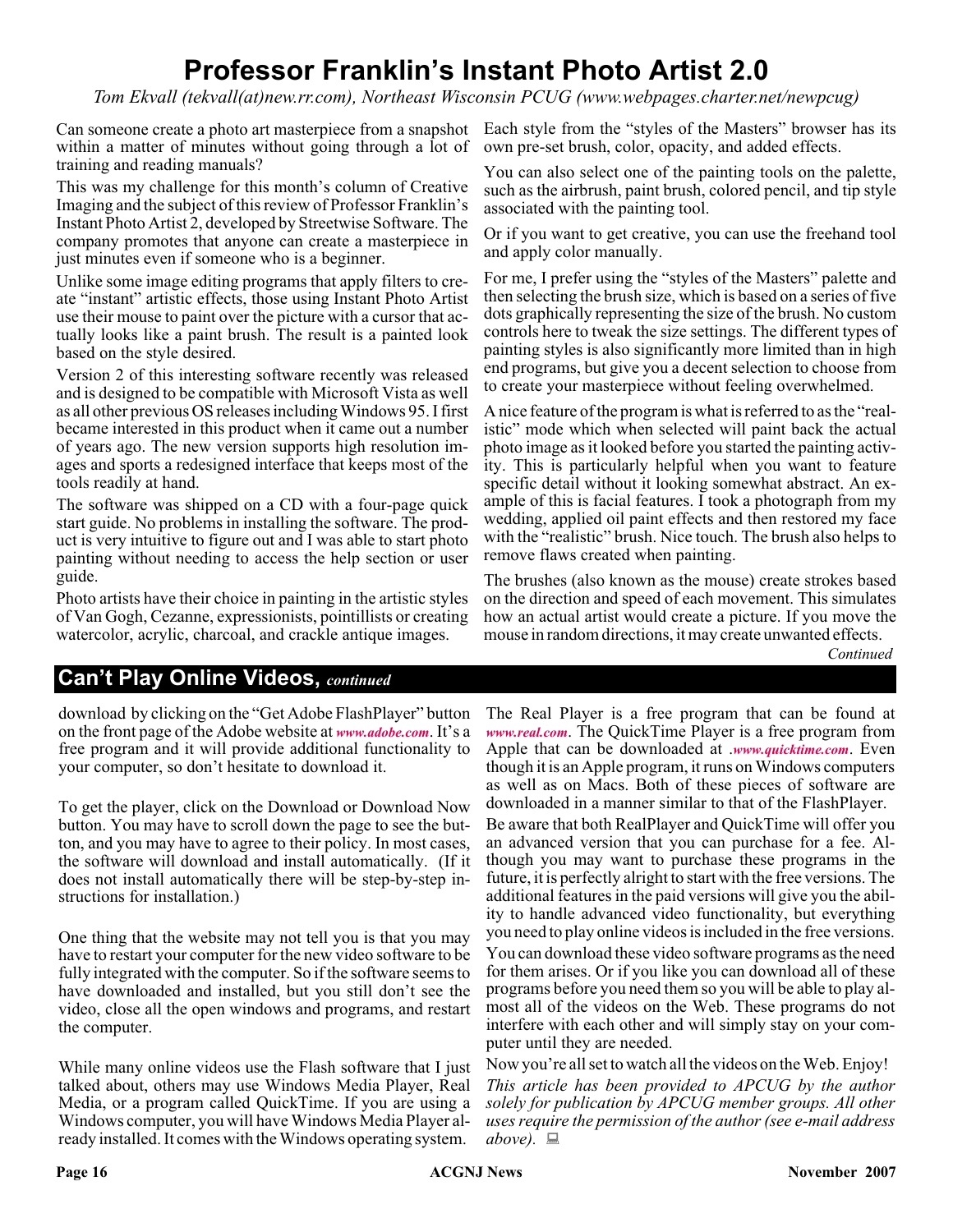## **Blurbs from Bass**

*Steve Bass (Stevebass(at)earthlink.net), PC World Columnist and Author*

### *Wonderful: Microsoft's free Virtual PC*

I've been using it for three weeks. It's perhaps the best way to play with new utilities, for instance, try out a different anti-virus program, or just fiddle with Windows.

I run another copy of Windows XP within Windows XP. Some people load up Vista in the virtual machine while others play around with Linux.

It takes no super skill set to install or use, and provided you have enough RAM (I'll say about 1GB), the VPC will run happily. I was worried that it would slow down my PC. I have just one VM window running, and even at that, it's open only when I was using it. Overall, with 2GB of RAM on my PC (and 512RAM allocated to the VM when it was running), I didn't experience any sluggishness.

If it doesn't suite you, or it slows down your PC, just uninstall VPC like you would any other application.

You can get around the XP licensing issue (and activation) of two versions of XP on one PC easily. Some people (not, uh, me) call Microsoft for an activation and try to explain to the overseas tech person that yes I have this copy running on a PC, but all I'm trying to do it set it up on the same PC using Microsoft's VM product. Chances are good they won't un-

derstand a word you're saying, not be able to find "VM Product" on their tree-based help chart, say screw it in their language, and give you the activation code.

Or you could just rely on XP's 30 day activation deadline. As the deadline approaches, delete the XP virtual machine (it's only a big swap file) and start again with a new installation.

Get Microsoft's Virtual PC: *<http://snipurl.com/virtualpc1>*

Read how to install and use VPC: *<http://snurl.com/usevpc>*

#### *Gotcha! Geek Squad Caught Stealing Porn*

In a three-month sting, the Consumerist loaded a PC with porn, set it up with a keylogger, and asked the Geek Squad to install iTunes. The hidden program recorded everything and produced a very revealing video. Watch as the tech pokes around, finds what he wants, and copies files to his flash drive. *<http://snurl.com/geekpornsquad>*

#### *Assorted short blurbs*

Have you ever heard a Mockingbird outside you window? It's the bird that sings mostly at night and mimics other birds. The Superb Lyrebird goes one better my imitating, with eerie accuracy, everyday sounds, such as chain saws, car alarms, and well, just listen and be amazed. *<http://snipurl.com/Lyrebird>*

*Continued on page 19*

## **Professor Franklin's Instant Photo Artist,** *continued*

The secret behind creating your new artwork is a blue outline created of the picture selected on the canvas. This provides the basis for selecting brushes and seeing how the image will look as it is being painted, accessing the color of the original painting rather than choosing paints to use and mess up the results. You can though select to choose colors and manually paint, which may be a desirable situation when creating a monotone print. Another option is creating paper texture effects, such as canvas.

Once the picture is finished, Streetwise Software offers another exciting product to jazz it up. It's called Instant Photo Effects, which also has been improved in the present Version 2. Instant Photo Effects creates a wide variety of edge effects, frames, accents, photographic effects such as antiquing, and even artistic images similar to that created by Instant Photo Artist.

The special effect options are fabulous and easy to apply to create a piece of "fine art" ready to be framed and hung on the wall.

The difference between the two products in creating painted effects is that Instant Photo Artist requires applying brush strokes whereas the Instant Photo Effects "instantly" creates the image with little outside intervention.

You can even apply multiple effects to the same image for some interesting artwork.

Both programs also allow you to add text to the picture with varying levels of effects, controlling size, type style, warp effect, color, and transparency.

I installed both software on an Acer Laptop Aspire 5570Z running Vista Premium OS with Intel Pentium dual-core processor at 1.6 Ghz and 2 gigabytes of RAM. The products operated without problems, although the RAM quickly gets consumed as more effects are added to the image.

Each product sells for \$59.99 and is available from the software manufacturer through their website at *[www.swsoftware.com](http://www.swsoftware.com)*. A special deal for both products is available for \$99.99. I have talked to the company and they are willing to give APCUG member groups a  $10\%$  discount through August by entering the word "PCUG" in the promotion code on the purchase order form. Trial copies can also be downloaded from the site so that you can check it out first.

Here's how to use the coupon...

Go to *[www.swsoftware.com](http://www.swsoftware.com)*, choose the software you want and add it to your shopping cart. On the CHECKOUT PAGE, under SALES AND DISCOUNTS, please enter the code: PCUG and hit APPLY. You need to hit APPLY, then proceed.

The discount only applies to the two products.

The verdict. Both products are great for those who want to create "painted" photo art with little effort and training. However, just remember that the selection of styles and brushes is limited, which in some cases may be an asset.

This article has been provided to APCUG by the author solely for publication by APCUG member groups. All other uses require the permission of the author (see e-mail address above).  $\Box$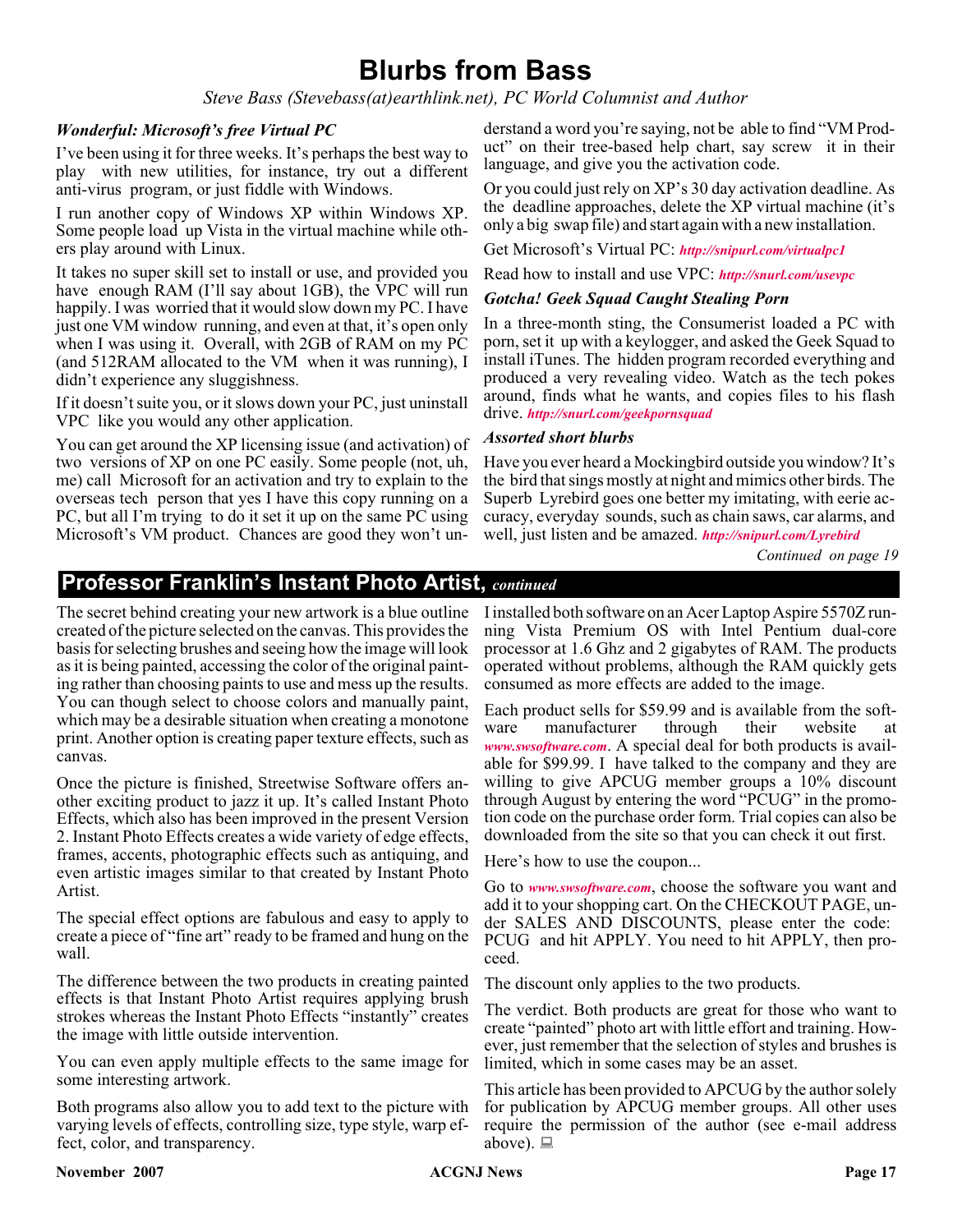## **SIG News**

## **C/C++ Programming**

*Bruce Arnold (barnold@ieee.org)*

#### *<http://home.earthlink.net/~barnold2002/Acgnj/index.html>*

This group is devoted to programming languages in general and C, C++, and C++ for Windows programming in particular. Each month a small but hopefully useful program (complete with source code) is presented for discussion.

*October:* Process Whois, a utility for processing raw text data. This program processes a website history log file. The goal is to summarize the data by counting the number of times the site is hit from each unique user based on their IP address.

The code uses the latest  $C++$  compiler in Microsoft's Visual Studio 2005 so there are many discussion points and C++ changes. The program may also be compiled using the free C++ Express compiler.

Some of the items that discussed were Windows Programming with Microsoft Managed code, Microsoft Visual Studio 2005, Debugging, Text Processing and Storage, Internet Whois, The Windows Clipboard.

*Our next meeting November 20.*

#### **Java**

*Mike Redlich (mike@redlich.net)*

#### *<http://www.javasig.org>*

The Java Users Group covers beginner, intermediate, and advanced level Java programming. Primary focus is on developing useful/practical applets and applications, but can include related topics such as Java I/O, JavaBeans, Reflection, object-oriented programming and software design issues. Meetings are held the second Tuesday of the month starting promptly at 7:30 PM.

*October 9:* When you create an AJAX-enabled Web site, it helps to use a good IDE. Eclipse has two AJAX frameworks: RAP (Rich AJAX Platform) and ATF (AJAX Toolkit Framework). Both help you to create AJAX-enabled Web pages by leveraging common third-party AJAX APIs, like Dojo, Prototype and Scriptaculus. In his presentation, Barry demonstrated the first draft of the his presentation, comparing the two frameworks and discuss their applicability to several AJAX APIs. The final presentation can be seen at EclipseWorld in November.

*November 13*: Technical Overview of Maven 2, presented by Paul Shemansky.  $\Box$ 

## **LUNICS (Linux/Unix)**

*Andreas Meyer (lunics@acgnj.org)*

#### *<http//www.acgnj.org/groups/lunics.html>*

LUNICS is a group for those who share an interest in Unix and similar operating systems. While we do quite a bit with Linux, we've also been known to discuss Solaris and BSD too. We generally meet on the first Monday of the month at 8 PM at the Scotch Plains Rescue Squad. See the web page for directions and more information. *Next meeting November 5.*

### **Web Dev**

This SIG is intended to be an open forum for all Website Development techniques and technologies, to encourage the study and development of web sites of all kinds. All languages will be considered and examined. Anyone interested please contact the Chairperson in charge. The current project is a CMS for the club. Anyone interested in starting a new project, come to the meeting and announce / explain. Provide as much detail as possible. One can also send projects to the ACGNJ Newsletter editor for inclusion in the next volume.

WebDev should be an all-encompasing development and examination forum for all issues, applications, OS, languages and systems one can use to build Websites. We currently have two Web dev languages .NET and Java as SIGs but the other langages and OS need to be investigated, examined and tested; Windows, Linux, UNIX, DEC, Vax, HP etc. Intel-PC, Motorola-MAC etc. *Our next meeting November 14.*

## **Main Meeting**

*<http://www.acgnj.org/groups/mainmeet.html>*

*Mike Redlich (mike@redlich.net*)

*November 7*: Comparison of Excel 2007 and Word 2007 With Older Versions, Paul Natanson

*December*: How to Build a Web Site Using Easy Tools, Paul Natanson ■

## **Window Pains**

*John Raff (jraff@comcast.net)*

*<http://www.acgnj.org/groups/winpains.html>*

Our intent is to provide the members with Windows oriented application discussions both Microsoft and Linux style. The presentation will be directed toward the more heavy technological level of attendee, although newbies are welcomed.

*November 16*: Digital AutoCAD, TBD (Bill Farrell)

*December*: No meeting  $\Box$ 

### **Investment Software**

*Jim Cooper (jim@thecoopers.org)*

*[http://www.acgnj.org/groups/sig\\_investment.html](http://www.acgnj.org/groups/sig_investment.html)*

The Investment SIG continues with presentations on how to use analysis programs TC2000 and TCNet. Large charts are presented on our pull down screen and illustrate the application of computer scans and formulas to find stocks for profitable investments. Technical analysis determines buy points, sell points and projected moves. Technical analysis can also be used on fundamentals such as earnings, sales growth, etc.

We're no longer focusing on just Telechart -- if you are using (or interested in) Tradestation, eSignal, VectorVest -- or just in learning how to select and use charting and technical analysis, come join us !!

*Our next meeting: November 8.*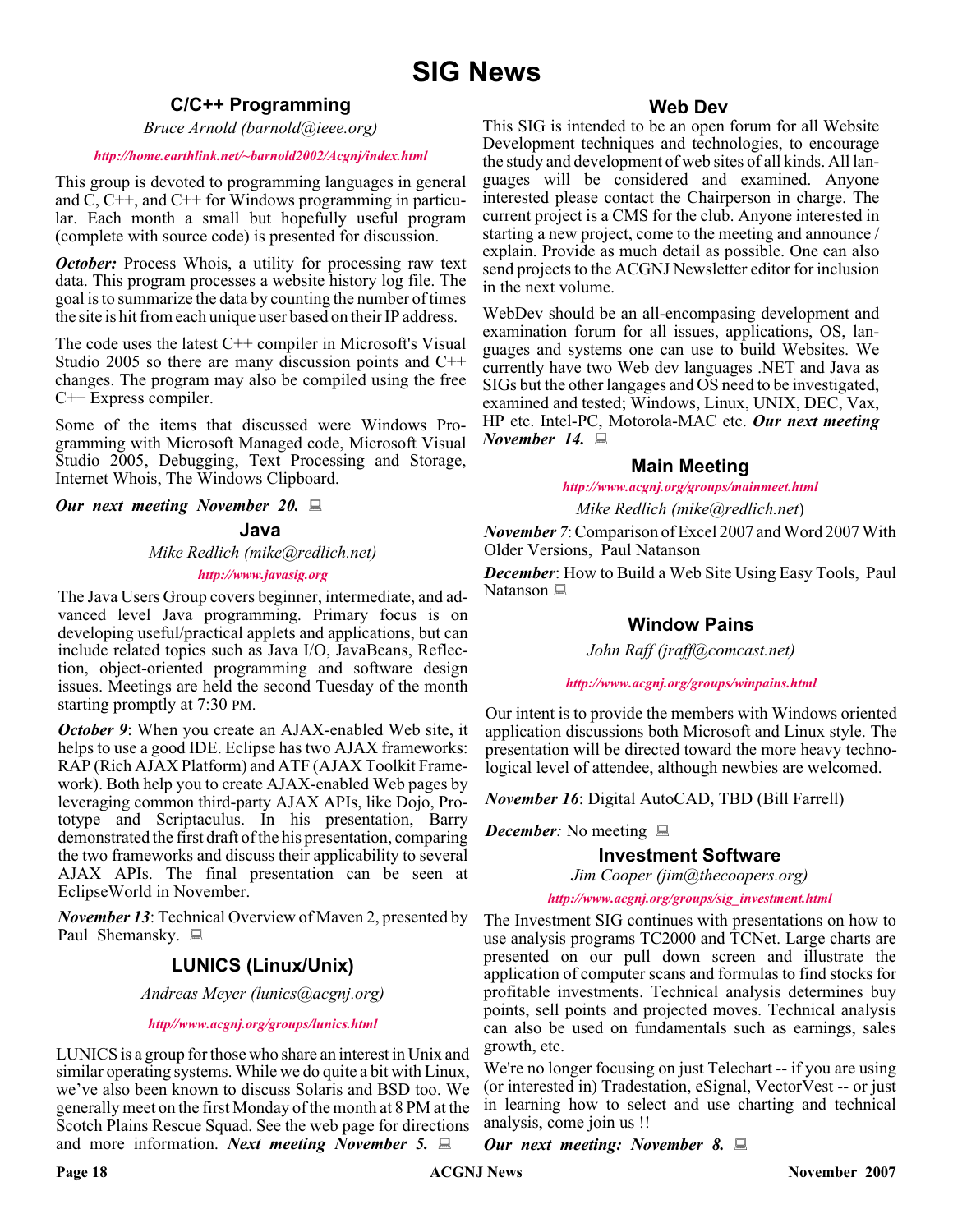## **Blurbs from Bass,** *continued*

Do you have any idea what's holding up your cursor? I think you'll be quite surprised. Click on the link below to find out. Make sure to move your cursor quickly and double click every so often. *<http://www.1-click.jp/>*

The Real Group is very entertaining. They remind me a little of Manhattan Transfer. Listen to them sing the Five Song Basie Medley and don't miss it when the lead singer imitates an instrument. It's at about 3:17 minutes. [Thanks, Gus.] *[youtube.com/watch?v=URpLESNyydE](http://www.youtube.com/watch?v=URpLESNyydE)*

If you enjoyed the first video, here's another with them working impromptu. Watch the beginning for the setup and skip past Yesterday until they start doing pseudo-opera at 2:40 minutes. *<http://www.youtube.com/watch?v=XcRlBQF2AYc>*

Hassle-Free PC: Smart Fixes for Gnarly PC Problems: *[http://snipurl.com/HF\\_0707](http://snipurl.com/HF_0707)*

I'll bet your Start Menu is messy because it's jammed with programs. There's probably a good chance you can't even remember where any of the programs are on the menu. Try popping up Launchy (alt-space), type the first few letters of the program you want, hit Enter, and Launchy launches it. *<http://www.launchy.net/>*

They know damn well they're breaking the law. Yet I get at least three automated calls from them a week. I have a plan —

## **SIG News**, *continued*

## **New SIG -- Mobile Devices**

*David Eisen (ultradave@gmail.com*

*Starting on November 21*, and meeting on the third Wednesday of every month.  $\Box$ 

### **DotNet**

*Manuel J Goyenechea*

*<http://www.acgnjdotnetsig.org/about.html>*

#### *<http://www.acgnjdotnetsig.org/index.html>*

Meetings will resume on the Third Thursday of the month — *November 15*.

## **Genealogy**

*Frank Warren (kb4cyc@webwarren.com)*

#### *<http://www.webwarren.com/kb4cyc/gensig.shtml>*

Genealogy SIG is for genealogists interested in computers and computer users interested in genealogy, and is a forum to assist members in furtherance of both endeavors. Meetings usually focus on genealogy more than on computers. We meet at 8 PM on the fourth Thursday of the month, but we do not meet in November or December. In addition to our Web page, we also have an electronic mailing list. Messages to the list should be addressed to *gensig@webwarren.com*. To subscribe, include the line "subscribe gensig" in the body of the message. *Next meeting ?*

*Due to work schedule conflicts, the SIG Leader cannot make the meetings. If anyone else would like to pick up the baton, carry the banner, help the SIG along, please let us know.*

make an appointment to have my carpeting cleaned and then slap a small claims court notice to appear into the hand of the guy arriving at my door. Read more on my blog: *<http://snipurl.com/BestCarpet>*

Rate PC World Magazine: Here's the PC World survey page for the current issue. You don't have to be a subscriber; give it a whirl and be eligible for a \$500 Amazon certificate (which accounts why I haven't had a raise in a while). *[http://snipurl.com/PCW\\_Survey](http://snipurl.com/PCW_Survey)*

Time Killing Videos: Check out "High Power Job," a video about an occupation that makes me grateful I'm a safe and sound writer. *<http://www.glumbert.com/media/highpower>*

The Slinky Humans video held my attention for the full five minutes. (But what in the world it's doing at a Sea World Amusement Park is beyond me.) But it appears they've taken a cue, so to speak, from Mummenschanz.

*<http://www.youtube.com/watch?v=iAPBaXLJvYI>*

*<http://www.youtube.com/watch?v=QO3B6hESM3I>*

You know how I like magic, right? Well here's a brilliant bit of it with just the correct amount of misdirection.

*<http://www.youtube.com/watch?v=voAntzB7EwE>* Two Useful Tools

## **Layman's Forum**

*Matt Skoda (som359@aol.com) <http://www.acgnj.org/groups/laymans.html>*

*We meet on the second Monday of the month* (no meetings in July and August) to discuss issues of interest to novice users or those who are planning to get started in computing. Watch our Web page for updates and announcements.  $\Box$ 

## **FireFox Activity**

*Firefox@acgnj.org*

This SIG is intended to be an open forum for **all** FireFox and Mozilla techniques and technologies, to encourage the study and development of web sites of all kinds. All the browsers will be considered and examined. *Meeting third Monday of the month at 7 PM*. *Next meeting November 19.*

The first meeting of the FireFox Activity was led by David McRitchie to discuss, argue and kick around many concepts and ideas. Web2 is definitely in the mix. All are encouraged to "think out of the box" about new web site design. All members and guests are invited to check out the design concepts and voice their opinion.  $\Box$ 

## **NJ Gamers**

*Gregg McCarthy (greggmc@optonline.net)*

*<http://www.NJGamers.com>*

*[www.lanparty.com](http://www.lanparty.com)*

**The next Friday Night Frag will be November 9, 6 p.m. to Saturday 12 noon — 18 hours for 5 bucks!**

BYOC - Bring your own computer

BYOF - Bring your own food.

and if you don't like sitting on metal chairs... BYO chair!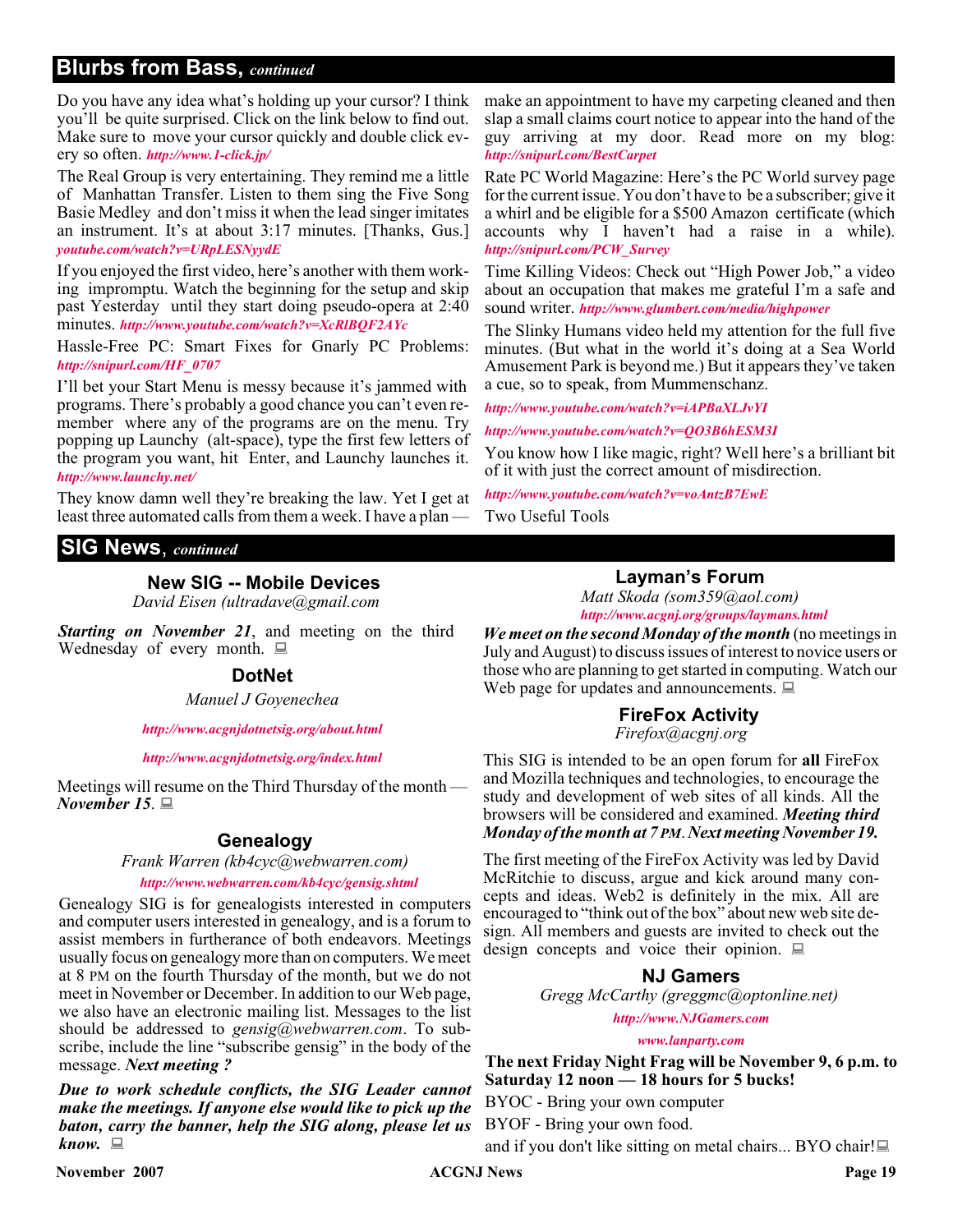## **Guru Corner**

If you need help with any of the technologies listed below, you can call on the person listed. Please be considerate and ca

## **Discount Computer Magazine Price List**

**As described by the DealsGuy**

| ou can call on the person listed. Please be considerate and<br>ll before 10 PM. |                                                                              |                                                                              | 1 <sub>yr</sub> |                               | $2 \text{ yr}$ 3 yr                                                                                                                                                                                                                                                                                                                                                                                                                                                                                                                                                                                                                                                  |
|---------------------------------------------------------------------------------|------------------------------------------------------------------------------|------------------------------------------------------------------------------|-----------------|-------------------------------|----------------------------------------------------------------------------------------------------------------------------------------------------------------------------------------------------------------------------------------------------------------------------------------------------------------------------------------------------------------------------------------------------------------------------------------------------------------------------------------------------------------------------------------------------------------------------------------------------------------------------------------------------------------------|
|                                                                                 |                                                                              | <b>Computer Games</b>                                                        | \$10.95         | 20.95                         | 29.95                                                                                                                                                                                                                                                                                                                                                                                                                                                                                                                                                                                                                                                                |
| <b>Software</b>                                                                 |                                                                              | Computer Gaming World                                                        | 14.95           | 28.95                         | 41.95                                                                                                                                                                                                                                                                                                                                                                                                                                                                                                                                                                                                                                                                |
|                                                                                 |                                                                              | Computer Shopper1                                                            | 16.97           | 32.95                         | 47.95                                                                                                                                                                                                                                                                                                                                                                                                                                                                                                                                                                                                                                                                |
|                                                                                 |                                                                              | Dr. Dobbs Journal                                                            | 15.95           | 30.95                         |                                                                                                                                                                                                                                                                                                                                                                                                                                                                                                                                                                                                                                                                      |
| Jo-Anne Head                                                                    | 908-769-7385                                                                 | Mac Addict                                                                   | 10.97           |                               |                                                                                                                                                                                                                                                                                                                                                                                                                                                                                                                                                                                                                                                                      |
| Jo-Anne Head                                                                    | 908-769-7385                                                                 | Mac Home Journal                                                             | 15.97           | 29.97                         |                                                                                                                                                                                                                                                                                                                                                                                                                                                                                                                                                                                                                                                                      |
|                                                                                 |                                                                              | Mac World                                                                    | 12.95           |                               |                                                                                                                                                                                                                                                                                                                                                                                                                                                                                                                                                                                                                                                                      |
|                                                                                 |                                                                              | Maximum PC                                                                   | 9.95            | 18.95                         | 27.95                                                                                                                                                                                                                                                                                                                                                                                                                                                                                                                                                                                                                                                                |
|                                                                                 |                                                                              | Microsoft System Journal                                                     | 21.95           | 39.95                         |                                                                                                                                                                                                                                                                                                                                                                                                                                                                                                                                                                                                                                                                      |
| Mike Redlich                                                                    | 908-246-0410                                                                 | PC Gamer                                                                     | 12.95           |                               |                                                                                                                                                                                                                                                                                                                                                                                                                                                                                                                                                                                                                                                                      |
| <b>Bruce Arnold</b>                                                             | 908-735-7898                                                                 |                                                                              | 25.97           | 48.95                         | 68.95                                                                                                                                                                                                                                                                                                                                                                                                                                                                                                                                                                                                                                                                |
|                                                                                 |                                                                              | PC World                                                                     | 16.95           |                               |                                                                                                                                                                                                                                                                                                                                                                                                                                                                                                                                                                                                                                                                      |
|                                                                                 |                                                                              | Wired                                                                        | 6.00            | 12.00                         | 17.00                                                                                                                                                                                                                                                                                                                                                                                                                                                                                                                                                                                                                                                                |
|                                                                                 |                                                                              |                                                                              |                 |                               |                                                                                                                                                                                                                                                                                                                                                                                                                                                                                                                                                                                                                                                                      |
| John Raff                                                                       | 973-560-9070                                                                 |                                                                              |                 |                               |                                                                                                                                                                                                                                                                                                                                                                                                                                                                                                                                                                                                                                                                      |
| Frank Warren                                                                    | 908-756-1681                                                                 |                                                                              |                 |                               |                                                                                                                                                                                                                                                                                                                                                                                                                                                                                                                                                                                                                                                                      |
| Mike Redlich                                                                    | 908-246-0410                                                                 |                                                                              |                 |                               |                                                                                                                                                                                                                                                                                                                                                                                                                                                                                                                                                                                                                                                                      |
| Frank Warren                                                                    | 908-756-1681                                                                 |                                                                              |                 |                               |                                                                                                                                                                                                                                                                                                                                                                                                                                                                                                                                                                                                                                                                      |
| Home Automation Frank Warren                                                    | 908-756-1681                                                                 |                                                                              |                 |                               |                                                                                                                                                                                                                                                                                                                                                                                                                                                                                                                                                                                                                                                                      |
| <b>Operating Systems</b>                                                        |                                                                              |                                                                              |                 |                               |                                                                                                                                                                                                                                                                                                                                                                                                                                                                                                                                                                                                                                                                      |
| <b>Ted Martin</b>                                                               | 732-636-1942                                                                 |                                                                              |                 |                               |                                                                                                                                                                                                                                                                                                                                                                                                                                                                                                                                                                                                                                                                      |
|                                                                                 | Mike Redlich<br>Frank Warren<br>Jo-Anne Head<br>Mike Redlich<br>Mike Redlich | 908-246-0410<br>908-756-1681<br>908-769-7385<br>908-246-0410<br>908-246-0410 | FL 33496        | PC Magazine (22/44/66 Issues) | These prices are for new subscriptions and renewals. All or-<br>ders must be accompanied by a check, cash or Money Order.<br>Make payable to Herb Goodman, and mail to:<br>Herb Goodman, 8295 Sunlake Drive, Boca Raton,<br>Telephone: 561-488-4465, e-mail: hgoodman@prodigy.net<br>Please allow 10 to 12 weeks for your magazines to start. For<br>renewals you must supply an address label from your pres-<br>ent subscription to insure the correct start of your renewal.<br>As an extra service I will mail a renewal notice about 4<br>months prior to their expiration date. I carry more than 300<br>titles at excellent prices — email for prices. $\Box$ |

## **ACGNJ MEMBERSHIP APPLICATION**

Sign up online at http://www.acgnj.org/membershipApplication.html and pay dues with PayPal.

|                                                                                                                               | <b>US/CANADA</b> | <b>FAMILY OF MEMBER</b>                                                                                                                                                                                                        | Dues  | <b>FOREIGN</b> | <b>STUDENT</b> | <b>SENIOR CITIZEN</b> |
|-------------------------------------------------------------------------------------------------------------------------------|------------------|--------------------------------------------------------------------------------------------------------------------------------------------------------------------------------------------------------------------------------|-------|----------------|----------------|-----------------------|
| 1 Year                                                                                                                        | \$25             | (No Newsletter)<br>\$10                                                                                                                                                                                                        |       | \$55           | \$20           | (Over 65)<br>\$20     |
| 2 Years<br>3 Years                                                                                                            | \$40<br>\$55     |                                                                                                                                                                                                                                |       |                |                | \$45                  |
| Mail this application and your check to:<br>AMATEUR COMPUTER GROUP OF NEW JERSEY, INC., P.0. BOX 135, SCOTCH PLAINS, NJ 07076 |                  |                                                                                                                                                                                                                                |       |                |                |                       |
|                                                                                                                               |                  | ■ New Member Renewal ■ Address Change                                                                                                                                                                                          |       |                |                |                       |
| First Name                                                                                                                    |                  |                                                                                                                                                                                                                                |       | Last Name      |                | Phone                 |
| Mailing Address _                                                                                                             |                  |                                                                                                                                                                                                                                |       |                |                | E-Mail                |
| City <b>Communication</b>                                                                                                     |                  |                                                                                                                                                                                                                                | State | Zip            |                | URL                   |
|                                                                                                                               |                  | 19 and 19 and 19 and 19 and 19 and 19 and 19 and 19 and 19 and 19 and 19 and 19 and 19 and 19 and 19 and 19 and 19 and 19 and 19 and 19 and 19 and 19 and 19 and 19 and 19 and 19 and 19 and 19 and 19 and 19 and 19 and 19 an |       |                |                |                       |

What topics would you like to see covered at club meetings?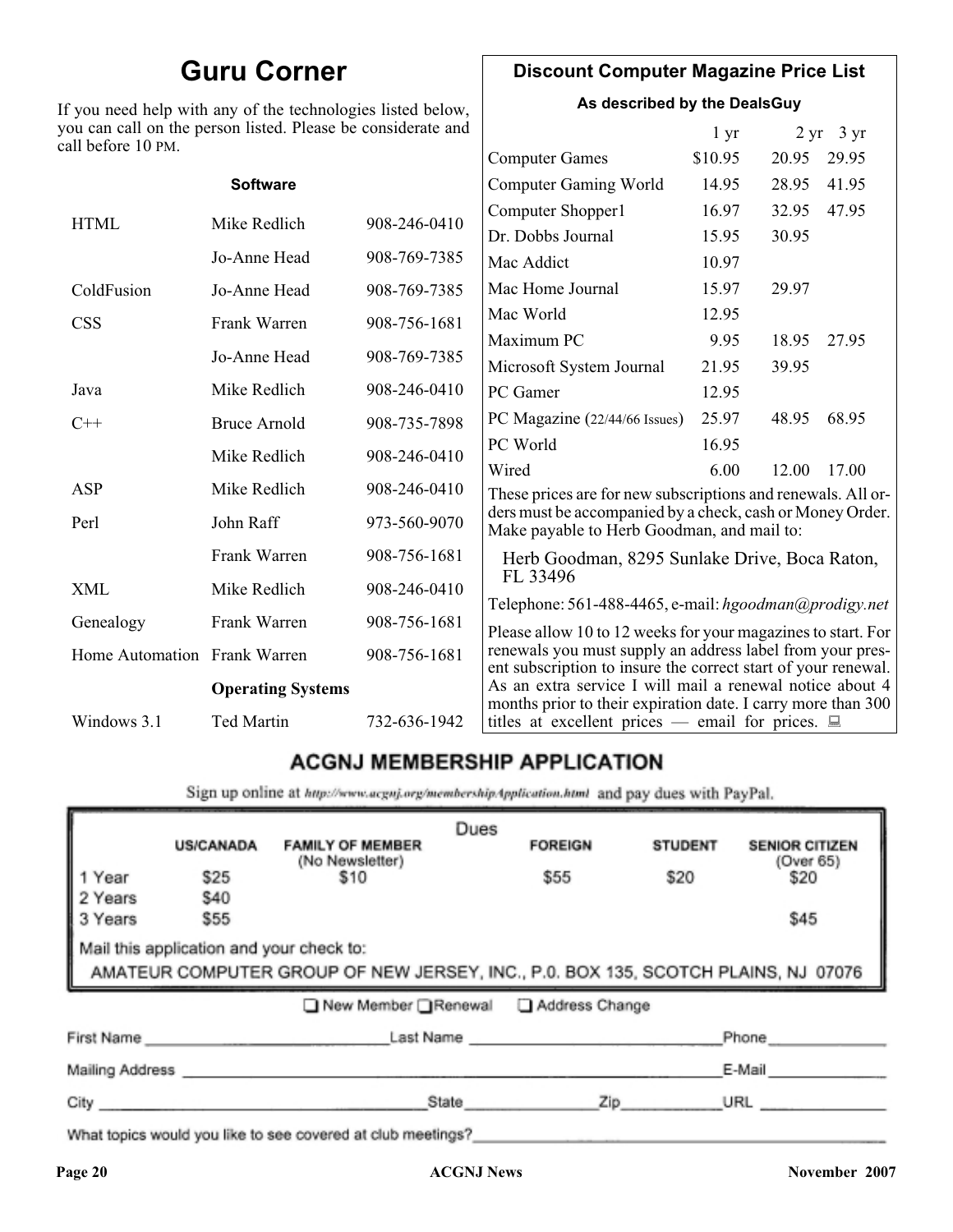| <b>Other Local Computer Groups</b>                                                                                                                         |                                                                                                                                                                                                        |                                                                                                                                                                             |  |  |
|------------------------------------------------------------------------------------------------------------------------------------------------------------|--------------------------------------------------------------------------------------------------------------------------------------------------------------------------------------------------------|-----------------------------------------------------------------------------------------------------------------------------------------------------------------------------|--|--|
| <b>Princeton Macintosh User Group:</b> 7:15 pm 2nd<br>Tuesday, Jadwin Hall, A-10, Washington Rd,<br>Princeton, $(609)$ 252-1163, www.pmug-nj.org           | Linux Users Group in Princeton: 7 pm, 2nd<br>Wednesday, Lawrence Branch Mercer Library,<br>Rt#1 & Darrah Lane, Lawrence NJ<br>http://www.lugip.org                                                     | <b>New York PC:</b> 3rd Thurs, 7 pm, PS 41, 116 W<br>11th St. For info call hotline, (212) 533-NYPC,<br>http://www.nypc.org                                                 |  |  |
| <b>Computer Education Society of Philadelphia:</b><br>Meetings & Workshops at Jem Electronics, 6622<br>Castor Ave, Philadelphia PA. www.cesop.org/         | <b>Brookdale Computer Users Group:</b> 7 pm, 3rd<br>Friday, Brookdale Community College, Bldg<br>MAN Rm 103, Lincroft NJ. (732)-739-9633.<br>www.bcug.com                                              | NJ Macintosh User Group: 8 pm, 3rd Tuesday,<br>Allwood Branch Library, Lyall Rd, Clifton NJ.<br>$(201)$ 893-5274 http://www.njmug.org.                                      |  |  |
| PC User Group of So. Jersey: 2nd Mon., 7 pm,<br>Trinity Presb. Church, 499 Rt 70 E, Cherry Hill,<br>NJ. L. Horn, (856) 983-5360<br>http://www.pcugsj.org   | Hunterdon Computer Club: 8:30 am, 3rd Sat,<br>Hunterdon Medical Center, Rt 31, Flemington NJ.<br>www.hunterdoncomputerclub.org (908)<br>995-4042.                                                      | NY Amateur Computer Group: 2nd Thurs, 7<br>pm, Rm 806 Silver Bldg, NYU, 32 Waverly Pl,<br>NYC.http://www.nyacc.org                                                          |  |  |
| <b>Morris Micro Computer Club:</b> 7 pm 2nd Thurs.,<br>Morris County Library, Hanover Ave, Morristown<br>NJ, (973) 267-0871.<br>http://www.morrismicro.com | Central Jersey Computer Club: 8 pm, 4th Fri-<br>day, Rm 74, Armstrong Hall, College of NJ. Rich<br>Williams, (609) 466-0909.                                                                           | NJ PC User Group: 2nd Thurs, Monroe Rm at<br>Wyckoff Public Library, 7 pm. Maureen Shannon,<br>$(201)$ 853-7432, www.njpcug.org                                             |  |  |
| noon Main Meeting, groups 8 am-3 pm. Upper<br>Moreland Middle School, Hatboro PA. (215)<br>764-6338. www.pacsnet.org                                       | <b>Philadelphia Area Computer Society: 3rd Sat, 12 NJ Computer Club: 6:15 pm, 2nd Wednesday ex-</b><br>cept Jul & Aug, North Branch Reformed Church,<br>203 Rt 28, Bridgewater NJ. http://www.njcc.org | <b>Princeton PC Users Group: 2nd Monday,</b><br>Lawrenceville Library, Alt Rt 1 & Darrah Lane,<br>Lawrenceville, Paul Kurivchack (908) 218-0778,<br>http://www.ppcug-nj.org |  |  |

## **Classified**

**FREE TO MEMBERS**. Use our classified ads to sell off your surplus computer stuff. Send copy to Classified, ACGNJ NEWS, P.O. Box 135, Scotch Plains NJ 07076 or e-mail to the editor, *bdegroot@ptd.net*. Classified ads are free to members, one per issue. Non-members pay \$10. Send check payable to ACGNJ Inc. with copy. Reasonable length, please.



Member of The Association of

*<http://www.apcug.net>*

### **Radio and TV Programs**

**Computer Radio Show**, WBAI 99.5 FM, NY, Wed. 8-9 p.m.

**Software Review,** The Learning Channel, Saturday 10-10:30 p.m.

**On Computers**, WCTC 1450 AM, New Brunswick, Sunday 1-4 p.m. To ask questions call (800) 677-0874.

**PC Talk**, Sunday from 8 p.m. to 10 p.m., 1210 AM Philadelphia. 1800-876-WPEN, Webcast at *<http://www.pctalkweb.net>*.

#### **MarketPro Shows**

#### *<http://www.marketpro.com/>*

**November 10 & 11**: NJ Convention Center (Raritan Center), Edison

**November 24 & 25**: Meadow-<br>lands Expo Center, Secaucus **December 15 & 16**: Meadow-<br>lands Expo Center, Secaucus

## **Directions to Meetings at Scotch Plains Rescue Squad, 1916 Bartle Ave., Scotch Plains NJ**

#### **From New York City or Northern New Jersey**

Take Route 1&9 or the Garden State Parkway to US 22 Westbound.

#### **From Southern New Jersey**

Take Parkway north to Exit 135 (Clark). Stay on left of ramp, follow circle under Parkway. Bear right to Central Avenue; follow to Westfield and under RR overpass. Left at light to North Avenue; follow to light in Fanwood. Right on Martine (which becomes Park Ave). Right on Bartle Ave in middle of shopping district.Scotch Plains Rescue Squad (2-story brick) is located on the right. Do not ing. park in the row next to the building — you'll be towed.

### **From I-78 (either direction)**

Take exit 41 (Scotch Plains); follow signs to US 22. Turn right at mile past Terrill Road and immediately past the overpass. Exit onto light at bottom of hill and use overpass to cross Rt. 22. Follow US 22 Park Avenue South and follow the directions above to the Rescue Westbound directions.

#### **November 2007 CONS Page 21 CONS Page 21 Page 21 Page 21**

#### **From US 22 Westbound**

Exit at Park Avenue, Scotch Plains after McDonalds on the right, diagonally opposite Scotchwood Diner on the left, immediately before the overpass. After exiting, turn left at the light and use overpass to cross US 22. Bear right at bottom of ramp to continue south on Park Avenue. Turn left at the second light (a staggered intersection). Scotch Plains Rescue Squad (2-story brick) is on the right. Do not park in the row next to the building — you'll be towed. We meet on the second floor, entering by the door at the right front of the build-

#### **From Western New Jersey**

Take US 22 Eastbound to the Park Avenue exit. The exit is about a Squad building.  $\Box$